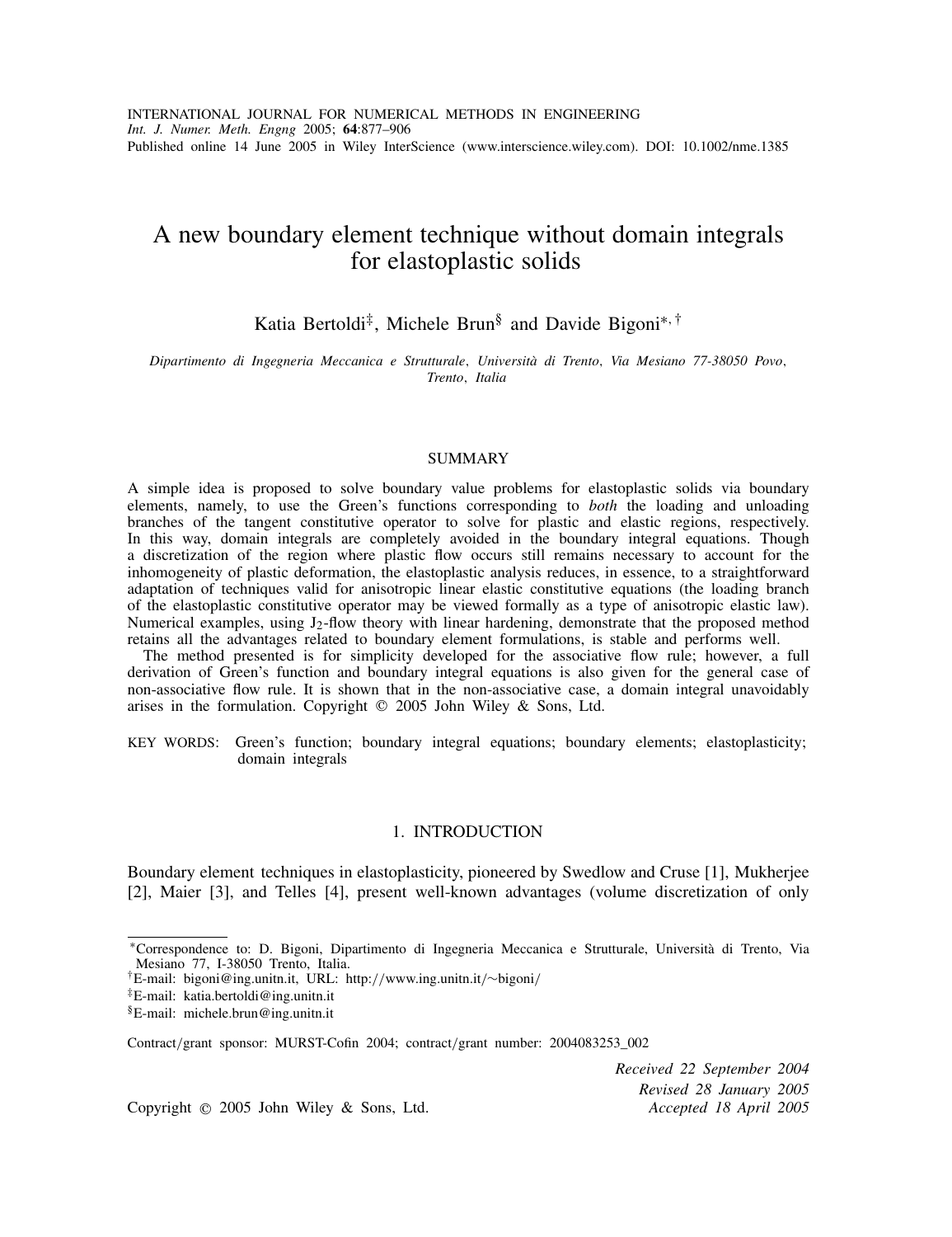the plastic zone, easy treatment of incompressibility, singularities and infinite domains) when compared to other numerical techniques such as finite elements and have been successfully applied to solve boundary value problems in a number of complex situations. Examples include sensitivity analyses [5], dynamical loadings [6, 7], shear band formation [8], gradient plasticity [9, 10], thermo-elasto-plasticity [11], and large strains [12–16].

Thus, the boundary element approach to elastoplasticity should be considered a field which has reached a significant level of maturity. Nevertheless, a central problem remains open. In particular, following the standard approach, volume integrals appear in the governing integral equations, containing hypersingular terms multiplied by the unknown plastic strain rate field (see for instance Reference [17]). These strong singularities complicate the formulation and are difficult to treat, both numerically and analytically [18], so that the exploration of possible remedies to this problem has generated an intense research effort (see the discussion by Gao and Davis [19]).

Two approaches to avoid volume integrations are particularly relevant to the present discussion. In one approach, domain integrals are reduced to surface integrals along the boundaries of the cells in which the plastic domain is divided [19, 20]. In the other approach, special surface integrals take into account the non-linear effects due to plasticity [21]. The two methods certainly represent important steps towards the solution of the problem, but require an *ad hoc* and somewhat complicated analytical and numerical treatments and laborious implementation.

The objective of the present article is to propose a new approach to boundary elements in elastoplasticity, retaining all advantages typical of these formulations, but avoiding domain integrals. Consequently, though a volume discretization remains necessary to account for the inhomogeneity of plastic deformation, the implementation simplifies drastically when compared to the other techniques currently in use. The presented methodology traces back to Brun *et al*. [22, 23] who pointed out that the use of a Green's function defined for incremental deformation leads to a boundary integral formulation for *homogeneous* finite deformation in which domain integrals are simply absent. With reference to small strain theory of associative elastoplasticity, the purpose of the present article is to show:

- (i) a generalization of the Brun *et al*. [22, 23] approach to attack problems involving inhomogeneous deformation;
- (ii) that the approach is general enough to be applicable to a broad class of constitutive models;
- (iii) the main advantages and limitations of the approach;
- (iv) that when tested on specific numerical problems the approach yields stable results and performs correctly.

Elaborating on Point (i), the main ideas to solve elastoplastic problems are the following.

- (1) Let us refer to an elastoplastic material, defined by a piecewise linear tangent constitutive operator, different in loading and unloading.
- (2) Suppose that both the Green's functions for incremental loading and unloading, together with the relevant boundary integral equations, are available for homogeneous response.
- (3) It follows that—as explicitly shown by Bigoni and Capuani [24] and Brun *et al*. [22, 23], with reference to non-linear elasticity—incremental boundary value problems superimposed on a homogeneous state can be solved via boundary elements, without domain integrals. Through integration along a loading path, finite homogeneous deformations can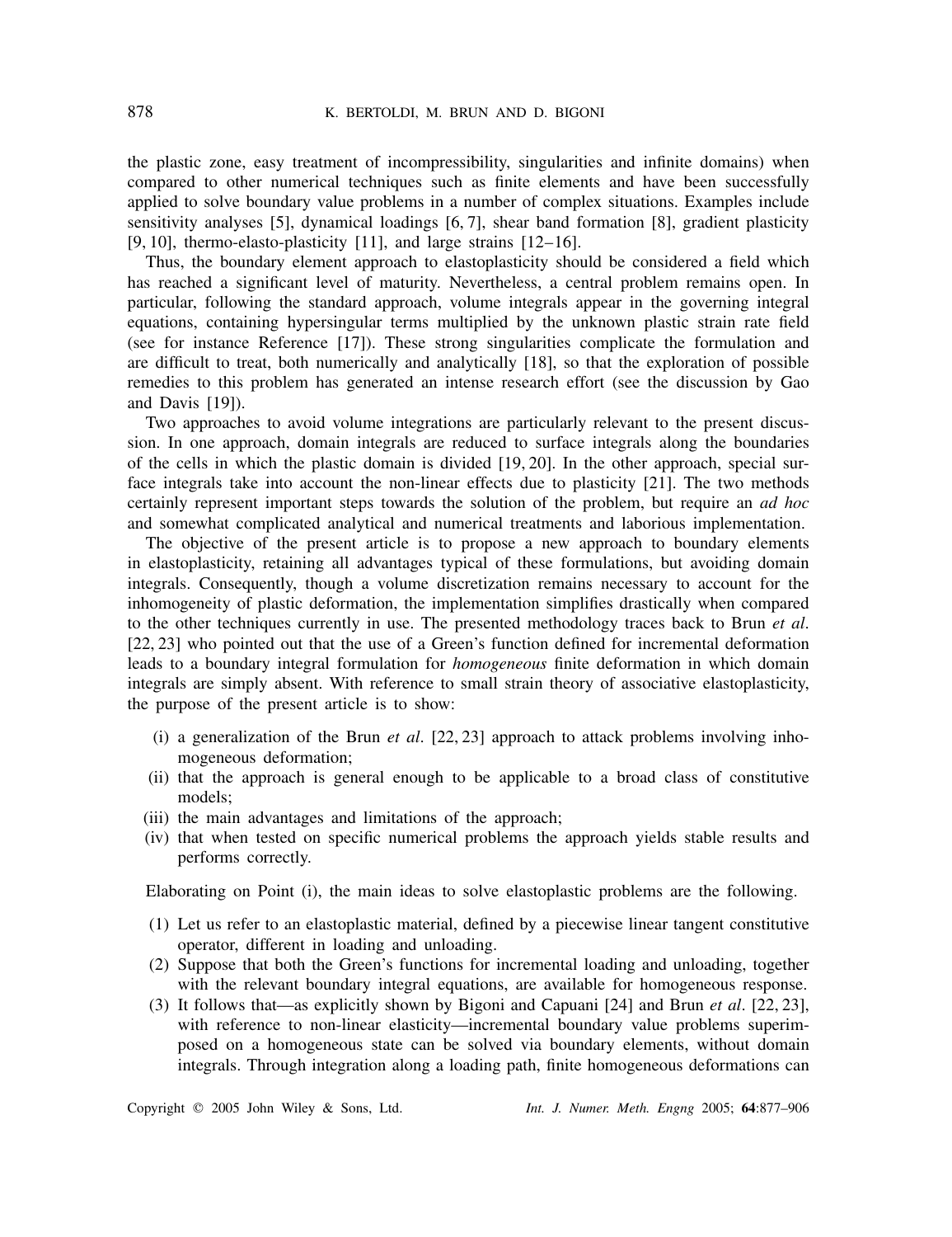be analysed. Note that different integration schemes can be adopted (a simple forward-Euler integration approach was employed in Reference [22], but more complicated iterative procedures can obviously be introduced. In the present case of elastoplasticity we will propose a Newton–Raphson iterative method based on a cutting-plane return mapping algorithm).

- (4) Let us consider a generic (involving inhomogeneous deformations) boundary value problem, where a solid is assumed to be divisible into sufficiently small volume elements to be treated using a Green's function relative to a homogeneous material. Note that the volume discretization can be considered *a priori* defined, but can also be allowed to vary from step to step as a function of the current detected inhomogeneities.
- (5) The incremental response of the elements defined in (4) is characterized by either an unloading or loading operator and can be solved for each element making recourse to the boundary element technique mentioned in (3). Through consideration of all elements, namely, employing a multizone technique, and integration along a prescribed loading path, a generic boundary value problem can be numerically solved.

Regarding Point (ii), following References [25, 26], we provide a general formula for the quasi-static, infinite-body Green's function for two-dimensional incremental deformation of a generic material,¶ including the tangent operator of elastoplasticity and damage *with a nonassociative flow rule* (Section 2). The Green's function is given in an arbitrary reference system, so that there is no need for rotating references during solution of boundary value problems. We also derive the relevant boundary integral equations for velocity, deformation and stress rates. This derivation provides evidence of a peculiarity of the proposed method: as related to the non-associativity of the flow rule, the boundary integral equation for velocity contains a volume term related to the lack of major symmetry of the tangent constitutive operator. Therefore, to completely avoid domain integrals, we restrict the analysis to the associative case. This observation anticipates issues concerned with Point (iii), so that we conclude our method, at the level of generality presented here, to be restricted to associative plasticity and the elliptic regime.

Difficulties in the implementation of our method are related to numerical integrations of the Green's function and to the fact that a large and sparse coefficient matrix is obtained for the final solving system. The problem connected to the sparsity has been successfully circumvented by employing the technique developed by Zlatev *et al*. [29], to treat sparse systems of linear algebraic equations by Gaussian elimination. Numerical integrations were performed by simply employing a standard Gauss integration, so that computing times were observed to blow up at the increase of the discretization. Obviously, further development of the proposed method requires an optimization of integration  $\parallel$  and a parallelization of the code.

<sup>¶</sup>Note that more complex formulations involving dynamical loading and inhomogeneous deformation can also be developed following Reference [26]. For instance, the Green's functions for the loading branch of certain elastoplastic material classes have been derived in References [27, 28], under the assumption of time-harmonic vibrations.

Results obtained when the present article was already submitted, and restricted to the constitutive context analysed in References [22, 24], have revealed a new direct way for obtaining the Green's tractions with a drastic simplification of the related numerical integrations [30]. These new results, still to be tested, could remarkably improve the numerical performance of the method proposed in the present article.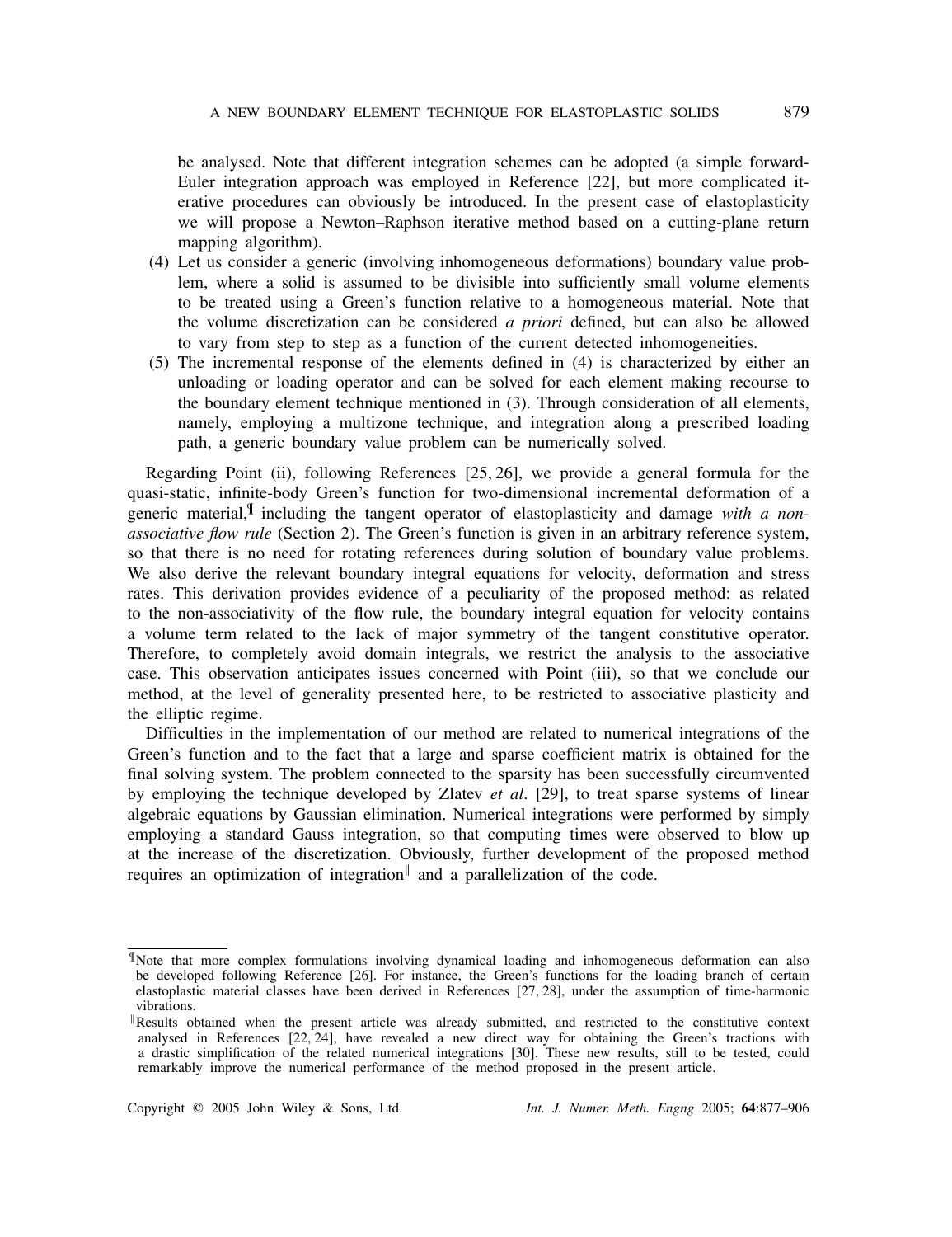The main advantage of the proposed method is that it does not require development of special calculations and related routines, but it reduces in essence to a systematic use of linear solutions or, in other words, to techniques akin to those employed for linear, inhomogeneous anisotropic elasticity.

Finally, regarding Point (iv), to test the validity of our approach, we present a series of examples referred to the challenging problem of incompressible elastic and plastic deformations. It is shown that problems related to critical situations such those investigated by Nagtegaal *et al*. [31] and Cervera *et al*. [32] are 'naturally' avoided and results are quite satisfactory, so that our technique is proven to be robust and accurate.

## 2. GREEN'S FUNCTION FOR TWO-DIMENSIONAL, QUASI-STATIC PROBLEMS

Since the development of the methodology proposed in this article requires the determination of the infinite-body Green's function for the loading and unloading branches of the constitutive equation, this section is devoted to the presentation of a general technique to obtain this for *quasi-static*, *two-dimensional problems in the elliptic regime*. The approach to Green's functions that will be followed was originally proposed for elastic solids by Willis [25, 26] and is detailed below with reference to different laws of elasticity and plasticity.

Let us start by considering the equilibrium equations of a generic body characterized by a linear operator C relating stress to the displacement gradient ∇**u**

$$
\operatorname{div}(\mathbb{C}[\nabla \mathbf{u}]) + \mathbf{f} = \mathbf{0} \tag{1}
$$

where **f** denotes the body force. The fundamental solution or Green's function is the general solution of Equation (1) to a concentrated force  $f^g = e^g \delta(x)$  acting at the origin  $x = 0$  in the direction singled out by the unit vector  $e^g$ , where  $\delta(x)$  is the two-dimensional Dirac delta function. Note that upon introducing an orthogonal reference system, the unit vector becomes the Kronecker delta  $e_i^g = \delta_{ig}$ .<br>The solution to the above

The solution to the above problem is obtained by employing a plane wave expansion [33], which for a generic function *h* is written as

$$
h(\mathbf{x}) = -\frac{1}{4\pi^2} \oint_{|\mathbf{n}|=1} \tilde{h}(\mathbf{n} \cdot \mathbf{x}) \, \mathrm{d}\mathbf{n} \tag{2}
$$

where **n** is the radial unit vector centred at the origin of the position vector **x**.

Since in the transformed domain the following properties hold:

$$
\tilde{\delta}(\mathbf{n} \cdot \mathbf{x}) = \frac{1}{(\mathbf{n} \cdot \mathbf{x})^2}, \quad \nabla_{\mathbf{x}} \tilde{h}(\mathbf{n} \cdot \mathbf{x}) = \tilde{h}'(\mathbf{n} \cdot \mathbf{x})\mathbf{n}
$$
\n(3)

where the prime denotes differentiation with respect to the argument  $\mathbf{n} \cdot \mathbf{x}$ , the equilibrium equation (1) becomes

$$
\mathbf{A}(\mathbf{n})(\tilde{\mathbf{u}}^g)'' + \mathbf{e}^g \tilde{\delta} = \mathbf{0}
$$
 (4)

where the acoustic tensor  $A(n)$  is defined for every vector **g** as

$$
\mathbf{A}(\mathbf{n})\mathbf{g} = \mathbb{C}[\mathbf{g} \otimes \mathbf{n}]\mathbf{n} \tag{5}
$$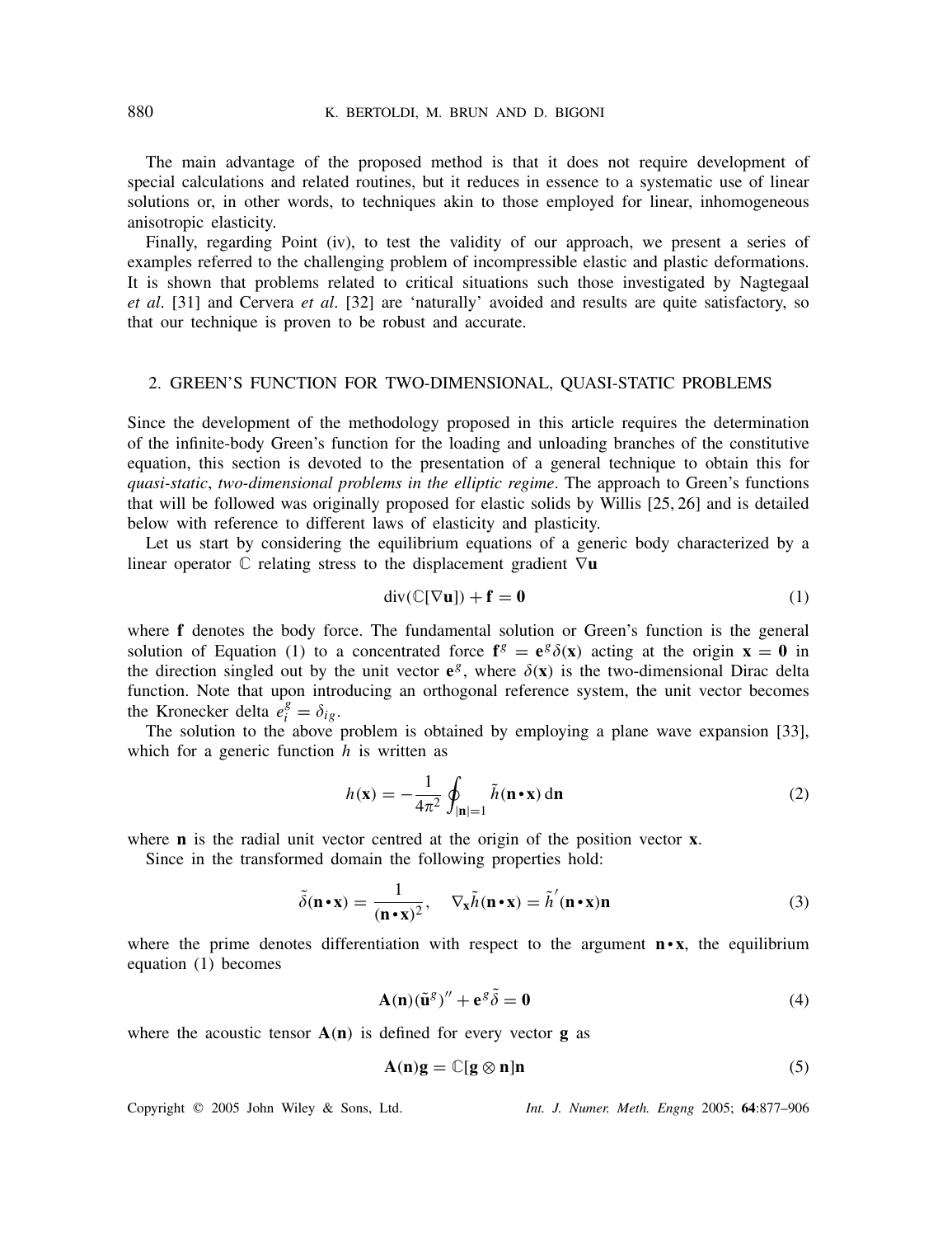Equation (4) can now be integrated if the acoustic tensor is not singular, det  $A(n) \neq 0$  for all unit vectors **n**—or, in equivalent words, *when the problem is elliptic*—yielding

$$
\tilde{\mathbf{u}}^{g}(\mathbf{n} \cdot \mathbf{x}) = \mathbf{A}^{-1}(\mathbf{n}) \mathbf{e}^{g} \log |\mathbf{n} \cdot \hat{\mathbf{x}}|
$$
 (6)

where linear and constant terms in  $\mathbf{n} \cdot \mathbf{x}$  have been neglected and  $\hat{\mathbf{x}}$  is a dimensionless measure of **x**.

The Green's function can now be obtained by inverse-transforming Equation (6) to obtain

$$
\mathbf{u}^{g}(\mathbf{x}) = -\frac{1}{4\pi^2} \oint_{|\mathbf{n}|=1} \mathbf{A}^{-1}(\mathbf{n}) \mathbf{e}^{g} \log |\mathbf{n} \cdot \hat{\mathbf{x}}| d\mathbf{n}
$$
 (7)

Introducing the radial (dimensionless) measure of the distance  $\hat{r} = |\hat{x}|$ , the angle  $\alpha$  between vectors **n** and **x** and the angle  $\theta$  singling out **x** with respect to  $x_1$ -axis, the Green's function (7) can be expressed as

$$
\mathbf{u}^{g}(\hat{r},\theta) = -\frac{\log \hat{r}}{4\pi^2} \int_0^{2\pi} \mathbf{A}^{-1}(\mathbf{n}) \mathbf{e}^{g} d\alpha - \frac{1}{4\pi^2} \int_0^{2\pi} \mathbf{A}^{-1}(\mathbf{n}) \mathbf{e}^{g} \log |\cos \alpha| d\alpha \tag{8}
$$

where it can be noted that the singularity is explicit and the spectral representation of the acoustic tensor is not needed.

## *Remark 1*

The Green's function (8) is symmetric if and only if  $A(n)$ , which in plasticity occurs for associative flow rule is

$$
u_i^g = u_g^i \iff A_{ij}(\mathbf{n}) = A_{ji}(\mathbf{n}) \iff \mathbb{C}_{ijhk} = \mathbb{C}_{hkij} \iff \text{associativity}
$$
  

$$
u_i^g \neq u_g^i \iff A_{ij}(\mathbf{n}) \neq A_{ji}(\mathbf{n}) \iff \mathbb{C}_{ijhk} \neq \mathbb{C}_{hkij} \iff \text{non-associativity}
$$

The Green's displacement gradient ∇**u***<sup>g</sup>* can be obtained for internal points either directly by differentiation of the Green's displacement  $\mathbf{u}^g$  or by differentiation and subsequent transformation of  $\tilde{\mathbf{u}}^g$ , yielding in both cases

$$
\nabla \mathbf{u}^g = -\frac{1}{4\pi^2} \oint_{|\mathbf{n}|=1} \mathbf{A}^{-1}(\mathbf{n}) \mathbf{e}^g \otimes \frac{\mathbf{n}}{\mathbf{n} \cdot \mathbf{x}} \,\mathrm{d}\mathbf{n} \tag{9}
$$

Finally, application of the constitutive tensor C to ∇**u***<sup>g</sup>* gives the Green's Cauchy stress

$$
\boldsymbol{\sigma}^g = -\frac{1}{4\pi^2} \oint_{|\mathbf{n}|=1} \mathbb{C} \left[ \mathbf{A}^{-1}(\mathbf{n}) \mathbf{e}^g \otimes \frac{\mathbf{n}}{\mathbf{n} \cdot \mathbf{x}} \right] d\mathbf{n}
$$
 (10)

It is important to note that the Green's function (7) or (8) and all related quantities (9) and (10) are defined for a generic acoustic tensor **<sup>A</sup>***(***n***)*, and thus also unsymmetric, as in the case for elastoplasticity with non-associative flow rule, a situation that will be discussed in detail later.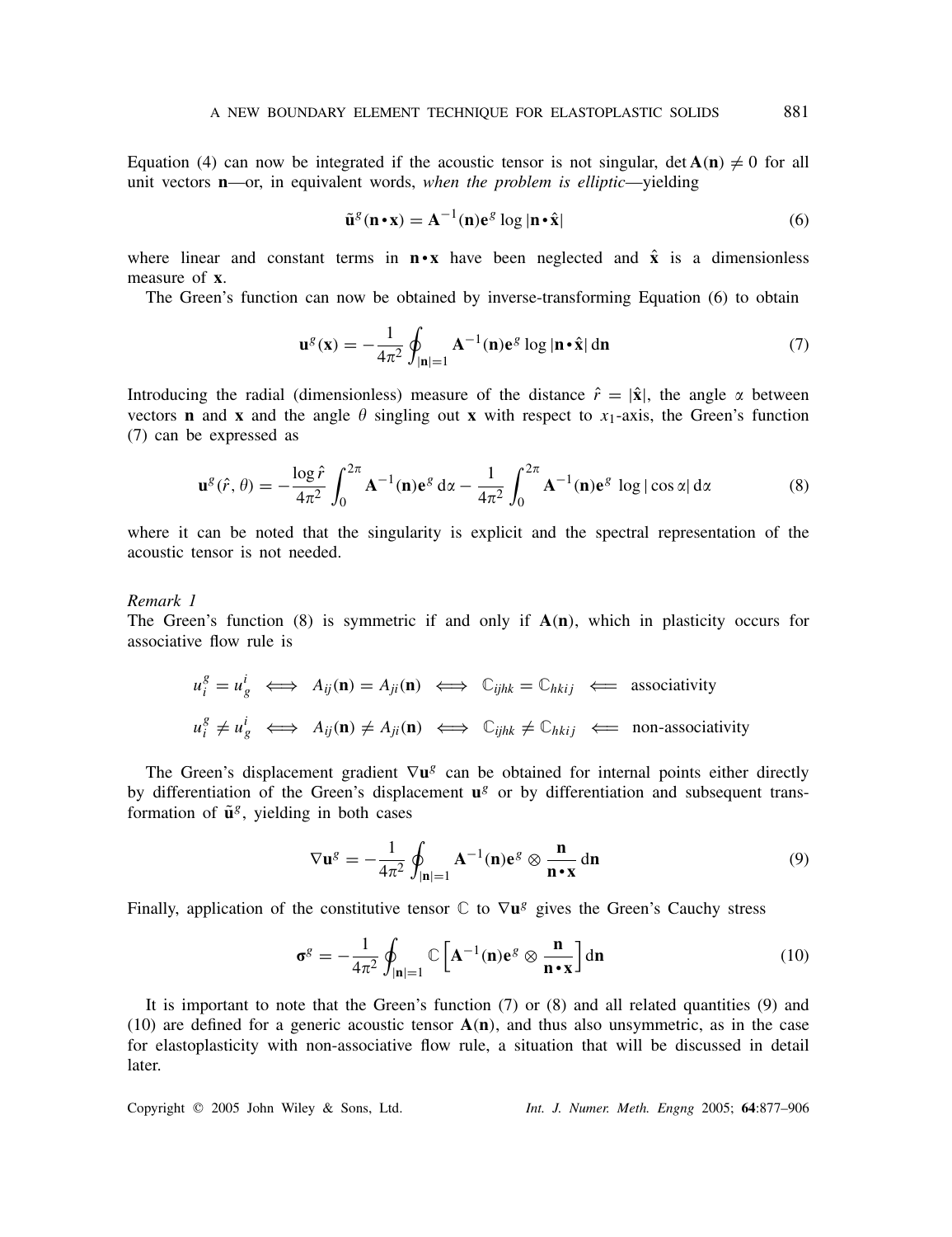## *Remark 2*

When the border of loss of ellipticity is approached, one eigenvalue of  $A(n)$  goes to zero, so that the integrals in Equations  $(8)$ – $(10)$  tend to become singular. This important circumstance is *linked to the appearance of shear bands* and it has been thoroughly investigated by Bigoni and Capuani [24, Appendix A].

As an explanation of how to employ the above technique for obtaining Green's functions, the simple example of linear isotropic elasticity is given in Appendix A.

### *2.1. The incompressible case*

The treatment of materials with internal constraints requires an *ad hoc* formulation; limiting attention here to the incompressibility constraint, problem (1) is reformulated as

$$
\operatorname{div}(\mathbb{C}[\nabla \mathbf{u}]) + \nabla p + \mathbf{f} = \mathbf{0}, \quad \operatorname{div} \mathbf{u} = 0 \tag{11}
$$

where  $p = \text{tr}(\sigma)/3$  is the pressure.

As for the case of compressibility, transformation (2) is applied, so that by introducing the representations

$$
\tilde{\mathbf{u}}^g = -\gamma^g \mathbf{I} \log |\mathbf{n} \cdot \hat{\mathbf{x}}|, \quad \tilde{p}^g = -q^g \frac{\partial (\log |\mathbf{n} \cdot \hat{\mathbf{x}}|)}{\partial (\mathbf{n} \cdot \mathbf{x})} = -q^g \frac{1}{\mathbf{n} \cdot \mathbf{x}}
$$
(12)

into Equations (11), where  $\gamma^g$  and  $q^g$  are two scalars and **l** is a unit vector, we obtain

$$
\gamma^g \mathbf{Al} + q^g \mathbf{n} + \mathbf{e}^g = \mathbf{0}, \quad \mathbf{l} \cdot \mathbf{n} = 0 \tag{13}
$$

where **A** is the acoustic tensor defined by Equation (5) and is assumed now for simplicity to be symmetric.∗∗ In addition, we assume ellipticity, so that for every mutually orthogonal pair of unit vectors **n** and **l** (such that  $\mathbf{n} \cdot \mathbf{l} = 0$ )

$$
\mathbf{A(n)}\mathbf{l} \neq \mathbf{0}, \iff \mathbf{l} \cdot \mathbf{A(n)}\mathbf{l} \neq 0 \tag{14}
$$

Scalar multiplication of Equation  $(13)_1$  by **l** yields  $\gamma^g$  and subsequent substitution into Equation  $(13)_1$  provides  $q^g$ 

$$
\gamma^g = -\frac{\mathbf{e}^g \cdot \mathbf{l}}{\mathbf{l} \cdot \mathbf{A} \mathbf{l}}, \quad q^g = -\mathbf{e}^g \cdot \mathbf{n} + \frac{\mathbf{e}^g \cdot \mathbf{l}}{\mathbf{l} \cdot \mathbf{A} \mathbf{l}} \mathbf{n} \cdot \mathbf{A} \mathbf{l}
$$
(15)

Having determined  $\gamma^g$  and  $q^g$ , the Green's function set  $\{\mathbf{u}^g, p^g\}$  can be obtained by antitransforming Equation (12), namely,

$$
\begin{cases}\n\mathbf{u}^{g}(\mathbf{x}) = -\frac{1}{4\pi^{2}} \oint_{|\mathbf{n}|=1} \frac{\mathbf{e}^{g} \cdot \mathbf{l}}{\mathbf{l} \cdot \mathbf{A} \mathbf{l}} \log |\mathbf{n} \cdot \hat{\mathbf{x}}| d\mathbf{n} \\
p^{g}(\mathbf{x}) = -\frac{1}{4\pi^{2}} \oint_{|\mathbf{n}|=1} \left( \mathbf{e}^{g} \cdot \mathbf{n} - \frac{\mathbf{e}^{g} \cdot \mathbf{l}}{\mathbf{l} \cdot \mathbf{A} \mathbf{l}} \mathbf{n} \cdot \mathbf{A} \mathbf{l} \right) \frac{1}{\mathbf{n} \cdot \mathbf{x}} d\mathbf{n}\n\end{cases}
$$
\n(16)

<sup>∗∗</sup>Models of elastoplasticity equipped with incompressibility and non-associative flow rule are extremely rare. An example can be found in Reference [34].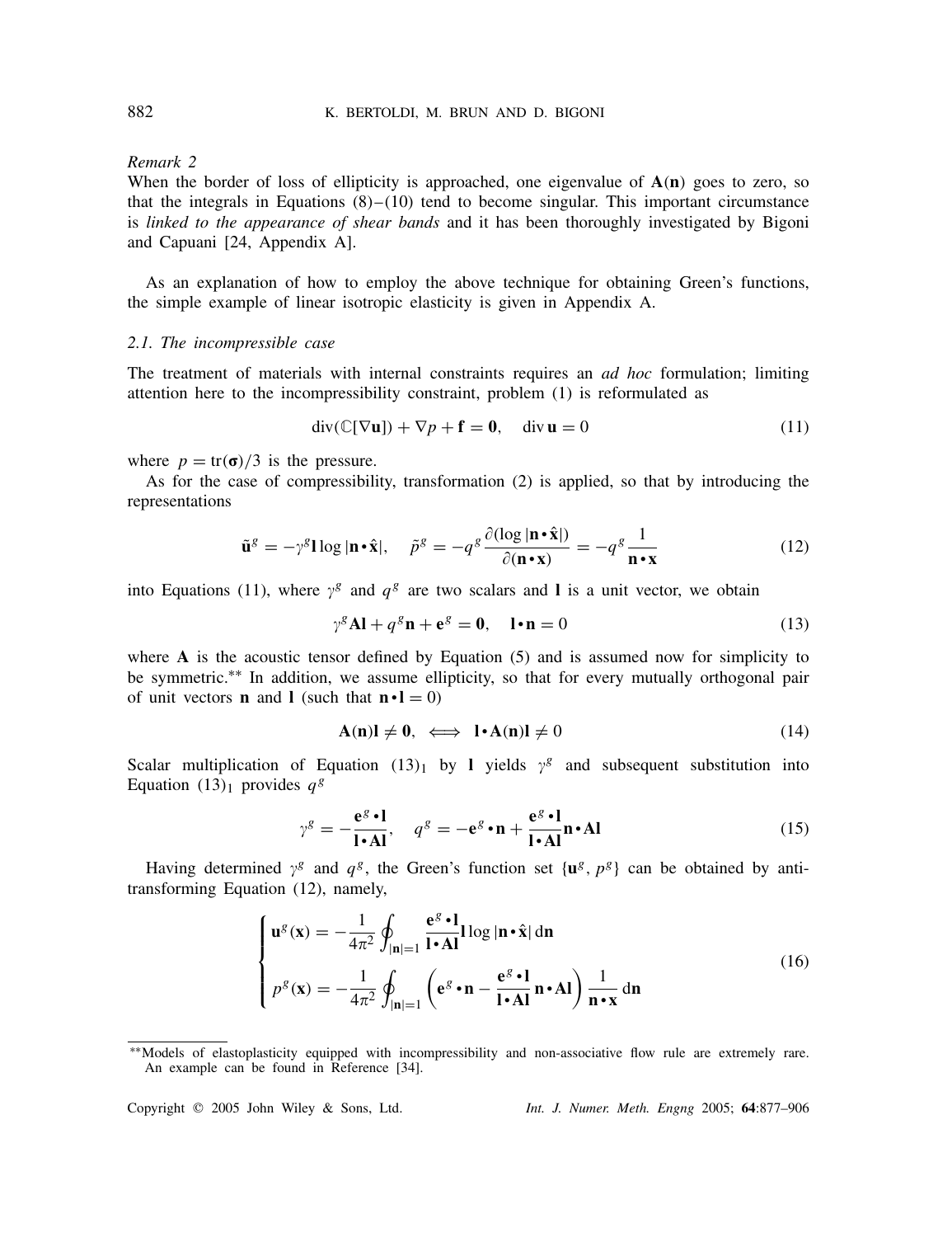where, in the two-dimensional case,

$$
\mathbf{n} = \{\cos \theta, \sin \theta\}, \quad \mathbf{l} = \{-\sin \theta, \cos \theta\} \tag{17}
$$

in which  $\theta$  is the angle between **n** and the *x*<sub>1</sub>-axis.

*2.2. The Green's function for the loading branch of the elastic–plastic tangent operator with associative and non-associative flow rule*

In the framework of small deformations, a generic inviscid elastoplastic constitutive equation relating the rates of stress  $\dot{\sigma}$  and strain  $\dot{\epsilon}$  can be written as (see Reference [35] for a general derivation)

$$
\dot{\boldsymbol{\sigma}} = \begin{cases} \mathbb{E}[\dot{\boldsymbol{\epsilon}}] - \frac{1}{H} \langle \mathbf{Q} \cdot \mathbb{E}[\dot{\boldsymbol{\epsilon}}] \rangle \mathbb{E}[\mathbf{P}] & \text{if } f(\boldsymbol{\sigma}, \mathcal{K}) = 0\\ \mathbb{E}[\dot{\boldsymbol{\epsilon}}] & \text{if } f(\boldsymbol{\sigma}, \mathcal{K}) < 0 \end{cases}
$$
(18)

where  $\mathbb E$  is the elastic constitutive fourth-order tensor,  $\mathscr K$  denotes a generic set of internal variables, *f* is the yield function, **<sup>Q</sup>** and **<sup>P</sup>** are the yield function and plastic potential gradients, so that the case of the associative flow rule corresponds to  $P = Q$ . The Macaulay brackets operator  $\langle \cdot \rangle$  is defined for every scalar  $\alpha$  so that  $\langle \alpha \rangle = (\alpha + |\alpha|)/2$  and represents the source of the incremental non-linearity typical of plasticity. The scalar  $H > 0$  is the plastic modulus, related to the hardening modulus *h* through

$$
H = h + \mathbf{Q} \cdot \mathbb{E}[\mathbf{P}] \tag{19}
$$

The acoustic tensor corresponding to the loading branch of the constitutive equation (18) can be cast in the form

$$
\mathbf{A}_{ep}(\mathbf{n}) = \mathbf{A}_e(\mathbf{n}) - \frac{1}{H}\mathbf{p}(\mathbf{n}) \otimes \mathbf{q}(\mathbf{n})
$$
 (20)

where  $A_e$  defined as in (5) with  $\mathbb C$  replaced by  $\mathbb E$  is the elastic acoustic tensor, and **p** and **q** are the two following vectorial functions of **n**:

$$
\mathbf{p}(\mathbf{n}) = \mathbb{E}[\mathbf{P}]\mathbf{n}, \quad \mathbf{q}(\mathbf{n}) = \mathbb{E}[\mathbf{Q}]\mathbf{n} \tag{21}
$$

Note that the acoustic tensor (20) is symmetric only in the case of the associative flow rule. Assuming ellipticity of both the elastic, det  $A_e(n) \neq 0$ , and elastoplastic branch of (18),  $H \neq$  $\mathbf{p} \cdot \mathbf{A}_e^{-1} \mathbf{q}$ , we have (see e.g. Reference [36])

$$
\mathbf{A}_{ep}^{-1} = \mathbf{A}_e^{-1} + \frac{\mathbf{A}_e^{-1} \mathbf{p} \otimes \mathbf{A}_e^{-1} \mathbf{q}}{H - \mathbf{p} \cdot \mathbf{A}_e^{-1} \mathbf{q}}
$$
(22)

Obviously, Equation (7) can be reinterpreted in terms of rates, so that a substitution of Equation (22) into Equation (8) yields the plastic branch

$$
\mathbf{v}_{ep}^{g} = -\frac{1}{4\pi^{2}} \oint_{|\mathbf{n}|=1} (\mathbf{A}_{e}^{-1}(\mathbf{n}) + \mathbf{B}_{p}(\mathbf{n})) \mathbf{e}^{g} \log |\mathbf{n} \cdot \hat{\mathbf{x}}| d\mathbf{n}
$$
 (23)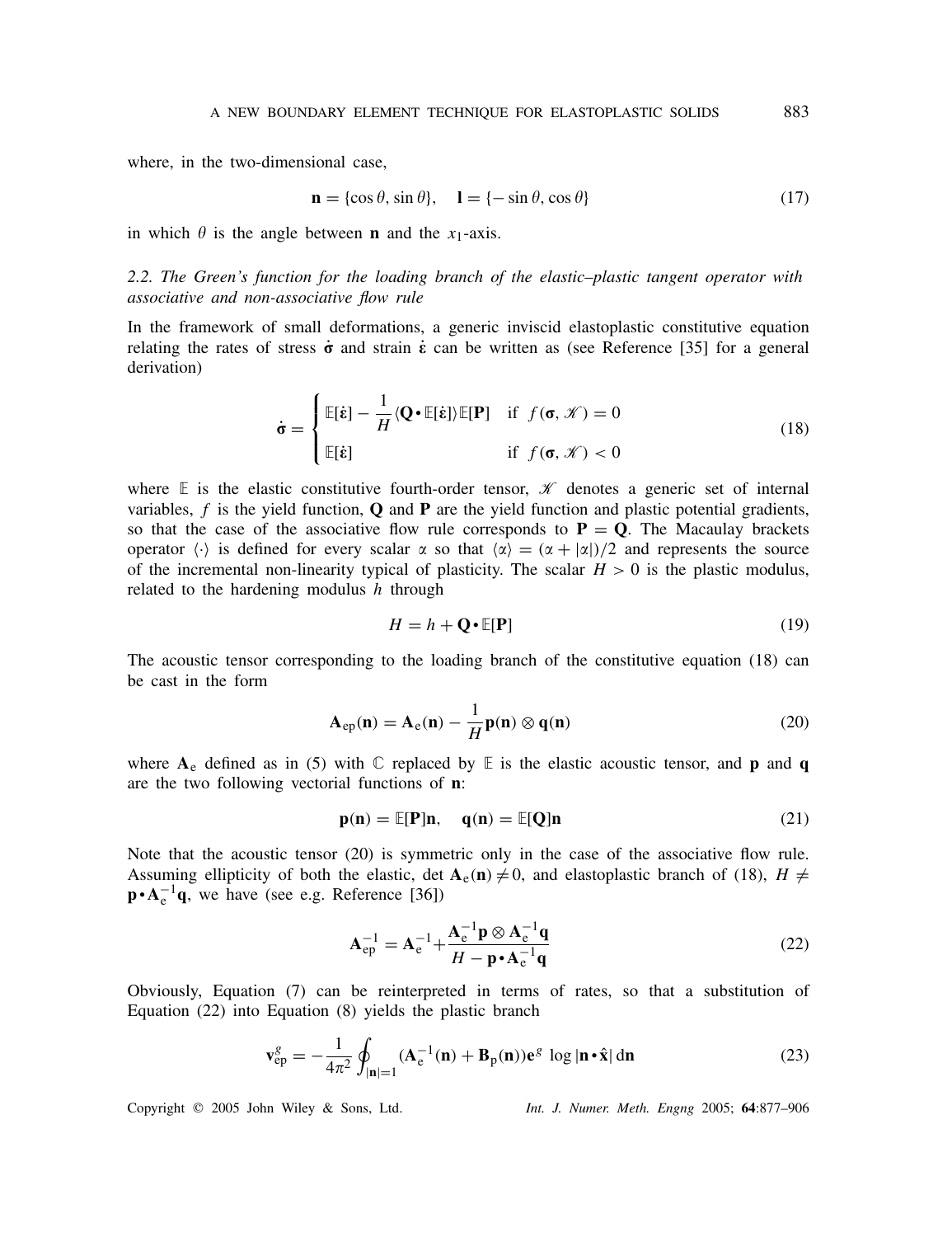where

$$
\mathbf{B}_{\mathrm{p}} = \frac{\mathbf{A}_{\mathrm{e}}^{-1}(\mathbf{n})\mathbf{p}(\mathbf{n}) \otimes \mathbf{A}_{\mathrm{e}}^{-1}(\mathbf{n})\mathbf{q}(\mathbf{n})}{H - \mathbf{p}(\mathbf{n}) \cdot \mathbf{A}_{\mathrm{e}}^{-1}(\mathbf{n})\mathbf{q}(\mathbf{n})}
$$
(24)

*Remark 3*

It is important to note that the Green's function (23) can be written as

$$
\mathbf{v}_{ep}^g = \mathbf{v}_e^g + \mathbf{v}_p^g \tag{25}
$$

where  $v_e$  is the Green's function relative to the elastic response and

$$
\mathbf{v}_{\rm p}^{\rm g}(\hat{r},\theta) = -\frac{\log \hat{r}}{4\pi^2} \int_0^{2\pi} \mathbf{B}_{\rm p}(\mathbf{n}) \mathbf{e}^{\rm g} \, \mathrm{d}\alpha - \frac{1}{4\pi^2} \int_0^{2\pi} \mathbf{B}_{\rm p}(\mathbf{n}) \mathbf{e}^{\rm g} \, \log |\cos \alpha| \, \mathrm{d}\alpha \tag{26}
$$

(in which **n** is inclined at  $\alpha + \theta$  with respect to  $x_1$ -axis) can be interpreted as a sort of 'plastic correction'.

We finally remark that the Green's function (25) is defined for both associative  $P = Q$  and non-associative  $P \neq Q$  flow rules.

#### *2.3. Green's function for incompressible <sup>J</sup>*2*-flow theory of plasticity*

The numerical examples developed to show the capabilities of the proposed method will be referred to the extreme case of a constitutive equation which is both plastically and elastically incompressible. This is a version of the  $J_2$ -flow theory of plasticity in the particular cases of linear hardening and incompressible elasticity. The rate constitutive equations must be complemented now by the incompressibility constraint div  $\mathbf{v} = 0$ , and become

$$
\dot{\boldsymbol{\sigma}} - \dot{p} \mathbf{I} = \begin{cases} 2\mu \dot{\boldsymbol{\epsilon}} - \frac{4\mu^2}{h + \mu} \langle \mathbf{Q} \cdot \dot{\boldsymbol{\epsilon}} \rangle \mathbf{Q} & \text{if } \sqrt{J_2} - \frac{\sigma_0}{\sqrt{3}} = 0 \\ 2\mu \dot{\boldsymbol{\epsilon}} & \text{if } \sqrt{J_2} - \frac{\sigma_0}{\sqrt{3}} < 0 \end{cases}
$$
(27)

where  $\dot{p}$  is the rate of pressure,  $\mu$  the elastic shear modulus,  $\sigma_0$  the current value of yielding in uniaxial stress and the yield function gradient and the second invariant of deviatoric stress **S** are

$$
\mathbf{Q} = \frac{\mathbf{S}}{2\sqrt{J_2}}, \quad J_2 = \frac{1}{2}\mathbf{S} \cdot \mathbf{S}
$$
 (28)

For plane deformations, Equation (27) can be rewritten as

$$
\dot{\boldsymbol{\sigma}} - \dot{p}\mathbf{I} = \mathbb{K}\nabla\mathbf{v}^{\mathrm{T}}, \quad \text{div}\,\mathbf{v} = 0 \tag{29}
$$

where

$$
\dot{p} = \frac{\dot{\sigma}_{11} + \dot{\sigma}_{22}}{2}, \quad \mathbb{K} = \mu_* \mathbf{M} \otimes \mathbf{M} + \mu \mathbf{N} \otimes \mathbf{N}
$$
\n(30)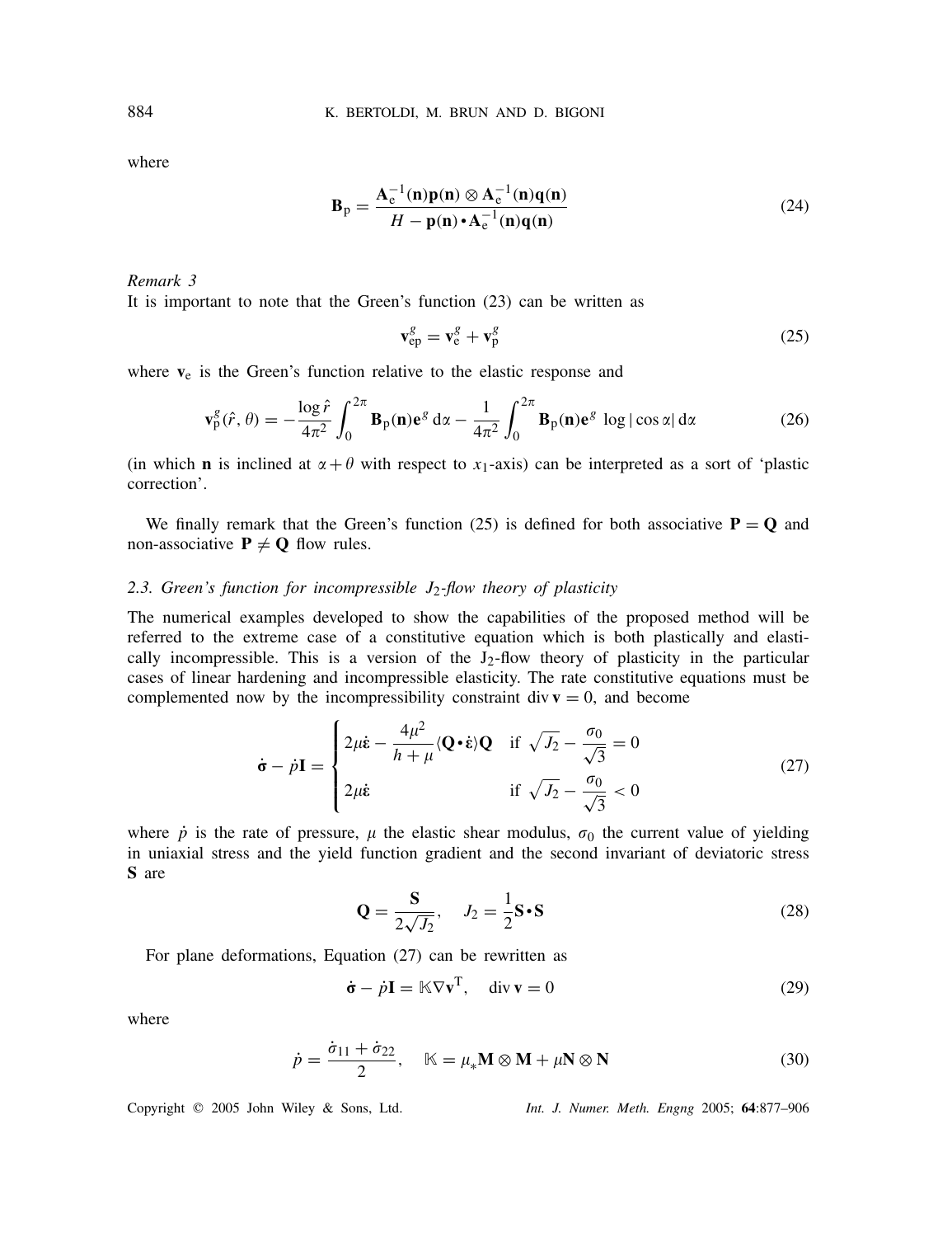in which tensors

$$
\mathbf{M} = \mathbf{e}_1 \otimes \mathbf{e}_1 - \mathbf{e}_2 \otimes \mathbf{e}_2, \quad \mathbf{N} = \mathbf{e}_1 \otimes \mathbf{e}_2 + \mathbf{e}_2 \otimes \mathbf{e}_1 \tag{31}
$$

are defined in the (in-plane) principal reference system of **S** through its unit eigenvectors **e**<sup>1</sup> and **e**<sup>2</sup> and

$$
\mu_* = \frac{\mu h}{\mu + h} \tag{32}
$$

which is constant for linear hardening.

The derivation of the Green's function set for the constitutive equation (29) can be obtained either as a particular case of Reference [24], or by employing the technique shown in Section 2.1. Following the latter alternative, we introduce the acoustic tensor in the form

$$
\mathbf{A} = \mu_* \bar{\mathbf{n}} \otimes \bar{\mathbf{n}} + \mu \bar{\mathbf{l}} \otimes \bar{\mathbf{l}} \tag{33}
$$

where

$$
\bar{\mathbf{n}} = (\mathbf{I} - 2\mathbf{e}_2 \otimes \mathbf{e}_2)\mathbf{n} \quad \text{and} \quad \bar{\mathbf{l}} = (\mathbf{I} - 2\mathbf{e}_2 \otimes \mathbf{e}_2)\mathbf{l} \tag{34}
$$

so that Equations  $(15)<sub>1</sub>$  and  $(15)<sub>2</sub>$  specialize

$$
\gamma^g = \frac{\sin(\theta + (1 - g)\pi/2)}{\mu - 4(\mu - \mu_*)\sin^2\theta\cos^2\theta}
$$
 (35)

and

$$
q^g = -\sin^2\theta(\mu - \mu_*)\sin\theta\cos\theta(\cos^2\theta - \sin^2\theta)
$$
 (36)

respectively. Consequently, the Green's function set  $\{v_i^g; \dot{p}^g\}$  can be written in the form given in Reference [22] in Reference [22]

$$
v_t^g = \frac{1}{2\pi^2} \left\{ \frac{\pi \delta_{tg} \log \hat{r}}{[(2-t)\gamma_2 + 1 - t]\sqrt{-\gamma_1} + [(2-t)\gamma_1 + 1 - t]\sqrt{-\gamma_2}} - \int_0^{\frac{\pi}{2}} [K_t^g(\alpha + \theta) + (3 - 2t)(3 - 2g)K_t^g(\alpha - \theta)] \log(\cos \alpha) d\alpha \right\}
$$
(37)  

$$
\dot{p}^g = -\frac{1}{2\pi r} \left\{ \cos \left[ \theta - (g - 1)\frac{\pi}{2} \right] + \frac{1}{\pi} \int_0^{\pi} \frac{\tilde{K}_g(\alpha + \theta)}{\cos \alpha} d\alpha \right\}
$$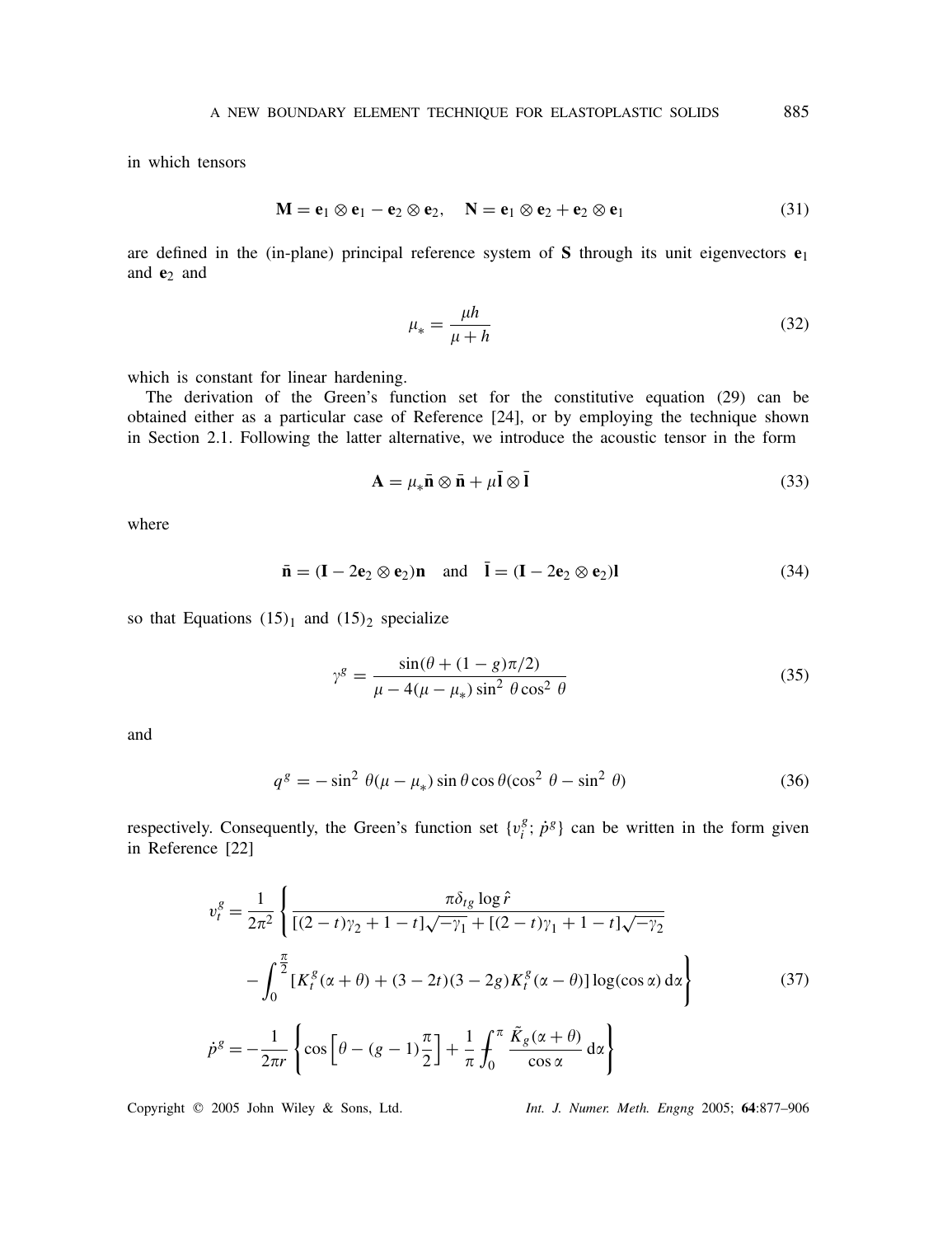where r and  $\theta$  are the polar co-ordinates singling out the generic point with respect to the origin (where the singularity is centred) and

$$
K_t^g(\alpha) = \frac{\sin[\alpha + (t-1)\pi/2] \sin[\alpha + (g-1)\pi/2]}{\Lambda(\alpha)}
$$
  
\n
$$
\Lambda(\alpha) = \mu - 4(\mu - \mu_*) \sin^2 \alpha \cos^2 \alpha
$$
  
\n
$$
\gamma_{1,2} = 1 - 2 \frac{\mu_*}{\mu} \pm 2\sqrt{\frac{\mu_*}{\mu} \left(\frac{\mu_*}{\mu} - 1\right)}
$$
  
\n
$$
\tilde{K}_g(\alpha) = K_g^g(\alpha) \cos\left[\alpha + (g-1)\frac{\pi}{2}\right] \Gamma(\alpha)
$$
  
\n
$$
\Gamma(\alpha) = 2\left(\frac{\mu_*}{\mu} - 1\right) (2 \cos^2 \alpha - 1)
$$
\n(38)

Note that the usual symbol to denote the Cauchy principal value integral has been introduced in expression  $(37)_2$  for  $\dot{p}^g$ .

# 3. INTEGRAL EQUATIONS FOR THE LOADING BRANCH OF THE ELASTIC–PLASTIC TANGENT OPERATOR FOR ASSOCIATIVE AND NON-ASSOCIATIVE FLOW RULE

In addition to the infinite-body Green's function, boundary integral equations are needed to develop the boundary element technique. We will refer for generality to the loading branch of the constitutive operator (18) describing non-associative plasticity and reducing to the associative case when  $P = Q$ .

Referring to a finite region  $\mathscr B$  of closed boundary  $\partial \mathscr B$ , we consider mixed boundary value problems in which velocities **v** and traction rates  $\mathbf{\dot{t}}$  are prescribed functions defined on separate portions  $\partial \mathscr{B}_v$  and  $\partial \mathscr{B}_t$  of the boundary  $\partial \mathscr{B} = \partial \mathscr{B}_v \cup \partial \mathscr{B}_t$ 

$$
\mathbf{v} = \bar{\mathbf{v}} \quad \text{on } \partial \mathcal{B}_v, \quad \dot{\mathbf{v}} \mathbf{n} = \bar{\mathbf{t}} \quad \text{on } \partial \mathcal{B}_t \tag{39}
$$

The rate equilibrium equations for  $\dot{\sigma}$  and  $\dot{\sigma}^g$ , the latter defined with respect to the source point **y** and field point **x**, are

$$
\operatorname{div} \dot{\boldsymbol{\sigma}}(\mathbf{x}) = \mathbf{0}, \quad \operatorname{div} \dot{\boldsymbol{\sigma}}^g(\mathbf{x}, \mathbf{y}) + \mathbf{e}^g \delta(\mathbf{x} - \mathbf{y}) = \mathbf{0}
$$
(40)

so that the following identity holds on the body  $\mathscr B$  except for a disk  $\mathscr C_\varepsilon$  (of radius  $\varepsilon$ ) surrounding the singularity point **y**:

$$
\int_{\mathscr{B} - \mathscr{C}_{\varepsilon}} \left[ \operatorname{div} \dot{\sigma}(x) \cdot v^g(x, y) - \operatorname{div} \dot{\sigma}^g(x, y) \cdot v(x) \right] dx = 0 \tag{41}
$$

Since for every smooth vectorial and tensorial field, respectively **a** and **A**, we have

$$
\mathbf{a} \cdot \operatorname{div} \mathbf{A} = \operatorname{div} (\mathbf{A}^{\mathrm{T}} \mathbf{a}) - \mathbf{A} \cdot \nabla \mathbf{a}
$$
 (42)

and taking the limit for  $\varepsilon \longrightarrow 0$ , Equation (41) can be cast in the form

$$
\mathbf{c}^{g} \cdot \mathbf{v}(\mathbf{y}) = \int_{\partial \mathscr{B}} (\dot{\mathbf{t}} \cdot \mathbf{v}^{g} - \dot{\mathbf{t}}^{g} \cdot \mathbf{v}) \, \mathrm{d}l_{x} - \int_{\mathscr{B}} (\dot{\mathbf{\sigma}} \cdot \nabla \mathbf{v}^{g} - \dot{\mathbf{\sigma}}^{g} \cdot \nabla \mathbf{v}) \, \mathrm{d}\mathbf{x}
$$
(43)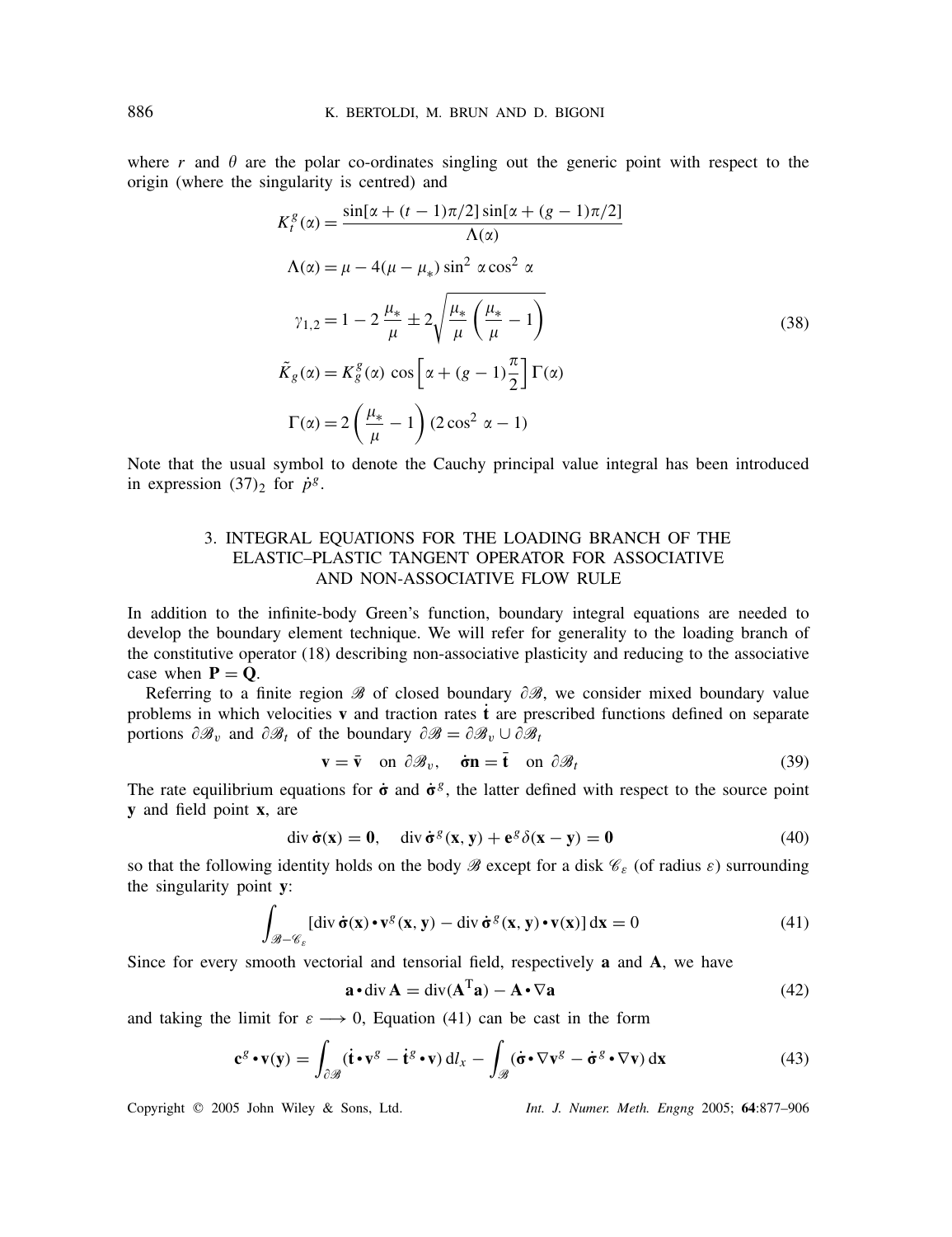where  $\dot{\mathbf{t}} = \dot{\boldsymbol{\sigma}} \mathbf{n}$  is the traction rate at the boundary,

$$
\mathbf{c}^{g}(\mathbf{y}) = \lim_{\varepsilon \to 0} \int_{\partial \mathscr{C}_{\varepsilon}} \mathbf{\sigma}^{g}(\mathbf{x}, \mathbf{y}) \mathbf{n} \, \mathrm{d}l_{x}
$$
(44)

is the free-term [22, 24], and  $\partial \mathscr{C}_{\varepsilon}$  is the part of the circle (having radius  $\varepsilon$  and centred at **y**) intersecting the region occupied by the continuum. It should be noted that to arrive at Equation (43) we have used the following result:

$$
\lim_{\varepsilon \to 0} \int_{\mathscr{B} - \mathscr{C}_{\varepsilon}} (\dot{\sigma} \cdot \nabla v^g - \dot{\sigma}^g \cdot \nabla v) dx = \int_{\mathscr{B}} (\dot{\sigma} \cdot \nabla v^g - \dot{\sigma}^g \cdot \nabla v) dx
$$
\n(45)

which holds true since the Green's stress and velocity gradient have a  $1/r$  singularity.

To evaluate the domain integral on the right-hand side of Equation (43), we rewrite the loading branch of Equation (18) in the form

$$
\dot{\boldsymbol{\sigma}} = \mathbb{E}[\dot{\boldsymbol{\epsilon}}] - \mathbb{B}[\dot{\boldsymbol{\epsilon}}], \quad \mathbb{B} = \frac{1}{H} \mathbb{E}[\mathbf{P}] \otimes \mathbb{E}[\mathbf{Q}] \tag{46}
$$

so that

$$
\int_{\mathscr{B}} (\dot{\boldsymbol{\sigma}} \cdot \nabla \mathbf{v}^{g} - \dot{\boldsymbol{\sigma}}^{g} \cdot \nabla \mathbf{v}) \, \mathrm{d}\mathbf{x} = -\int_{\mathscr{B}} (\dot{\boldsymbol{\epsilon}}^{g} \cdot \mathbb{B}[\dot{\boldsymbol{\epsilon}}] - \dot{\boldsymbol{\epsilon}} \cdot \mathbb{B}[\dot{\boldsymbol{\epsilon}}^{g}]) \, \mathrm{d}\mathbf{x}
$$
\n(47)

since  $\mathbb{E}$  possesses the major symmetry, whereas  $\mathbb{B}$  does not in the non-associative case  $P \neq Q$ .

As a conclusion, we obtain *the boundary integral equation for the velocity*

$$
\mathbf{c}^{g} \cdot \mathbf{v}(\mathbf{y}) = \int_{\partial \mathcal{B}} (\dot{\mathbf{t}} \cdot \mathbf{v}^{g} - \dot{\mathbf{t}}^{g} \cdot \mathbf{v}) \, \mathrm{d}l_{x} + \int_{\mathcal{B}} (\dot{\mathbf{\varepsilon}}^{g} \cdot \mathbb{B}[\dot{\mathbf{\varepsilon}}] - \dot{\mathbf{\varepsilon}} \cdot \mathbb{B}[\dot{\mathbf{\varepsilon}}^{g}]) \, \mathrm{d}\mathbf{x}
$$
(48)

an equation that for non-associative flow rule, i.e.  $P \neq O$  and  $\mathbb{B}$  not possessing the major symmetry, contains *a volume integral*.

## *Remark 4*

Equation (48) highlights a difficulty of the non-associative flow rule, since it implies the presence of a volume integral in the formulation. Since the Green's function (25) and (26) is developed for generality to include the case  $P \neq Q$ , continuing with Equation (48) would provide a formulation for the non-associative flow rule.

In this paper, we restrict the analysis for simplicity to the associative flow rule,  $P = Q$ , so that  $\mathbb B$  becomes fully symmetric and the domain integral (47) vanishes, yielding the boundary integral equation for velocity:

$$
\mathbf{c}^{g}(\mathbf{y}) \cdot \mathbf{v}(\mathbf{y}) = \int_{\partial \mathcal{B}} [\dot{\boldsymbol{\sigma}}(\mathbf{x}) \mathbf{n} \cdot \mathbf{v}^{g}(\mathbf{x}, \mathbf{y}) - \dot{\boldsymbol{\sigma}}^{g}(\mathbf{x}, \mathbf{y}) \mathbf{n} \cdot \mathbf{v}(\mathbf{x})] d l_{x}
$$
(49)

that will be employed in the following. For interior points, the integral equations for velocity gradient and stress can be obtained from Equation (49) in the form

$$
v_{g,k}(\mathbf{y}) = \int_{\partial \mathcal{B}} [\mathbf{v} \cdot \dot{\sigma}_{,k}^{g}(\mathbf{x}, \mathbf{y}) \mathbf{n} - \mathbf{v}_{,k}^{g}(\mathbf{x}, \mathbf{y}) \cdot \dot{\sigma} \mathbf{n}] \,dI_{x}
$$
(50)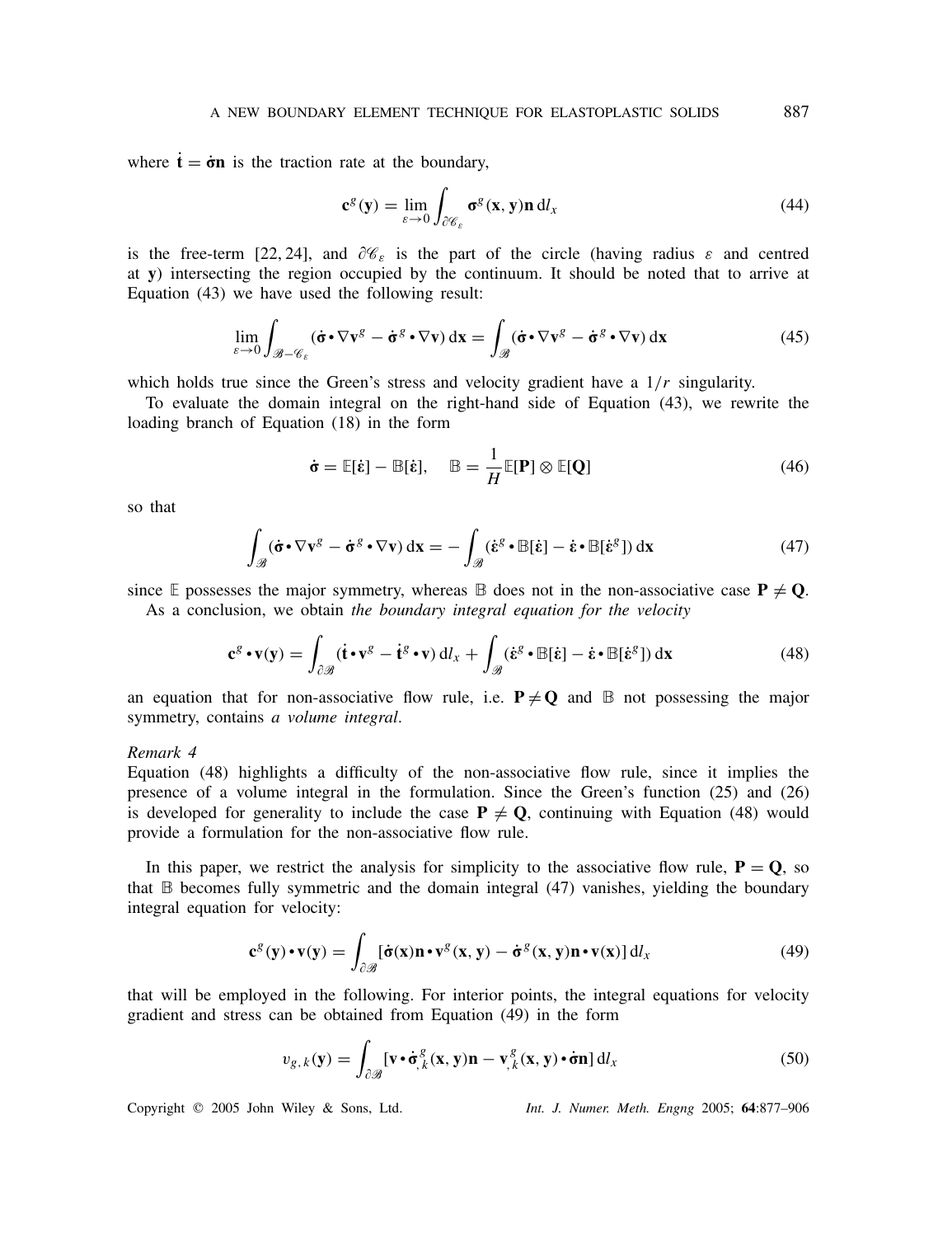$$
\dot{\sigma}_{ij}(\mathbf{y}) = \int_{\partial \mathcal{B}} (\mathbb{E} - \mathbb{B})_{ijhk} [\mathbf{v} \cdot \dot{\sigma}_{,k}^h(\mathbf{x}, \mathbf{y}) \mathbf{n}] \, \mathrm{d}l_x - \int_{\partial \mathcal{B}} \dot{\sigma}_{ij}^h \dot{\sigma}_{hk} n_k \, \mathrm{d}l_x \tag{51}
$$

respectively.

Note that for incompressible materials a boundary integral equation is also needed for the in-plane pressure rate. This has been given by Bigoni and Capuani [24] and is not repeated here for conciseness.

## 4. NUMERICAL STRATEGY

The numerical approach to analyse elastoplastic problems is described below, with reference to the specific material employed in the examples, namely,  $J_2$ -flow theory with linear hardening and incompressible elasticity.

- Material:
	- yield function, Equation (27);
	- incremental constitutive equations, Equation (27).
- Infinite-body Green's function set and boundary integral equation for the loading (Equations (37) and (49)) and unloading (Equations (37) and (49) with  $\mu = \mu_{*}$ ) branches of constitutive equation.
- Domain partition. The domain is divided into a number of subregions of arbitrary shape (rectangular for simplicity in our examples, Figure 1). These subregions are supposed to be characterized at each increment by an infinite-body homogeneous Green's function, in general, different increment by increment. Obviously, each elastic region can be characterized by a single domain and (due to the isotropy assumption) its Green's function is insensitive to orientation of the reference system. On the contrary, volume elements in the plastic zone have been referred in our examples to the principal reference system of stress, since Equation (37) has been employed (see Figure 1); however, it is possible



Figure 1. Sketch of the multizone discretization of plastic region.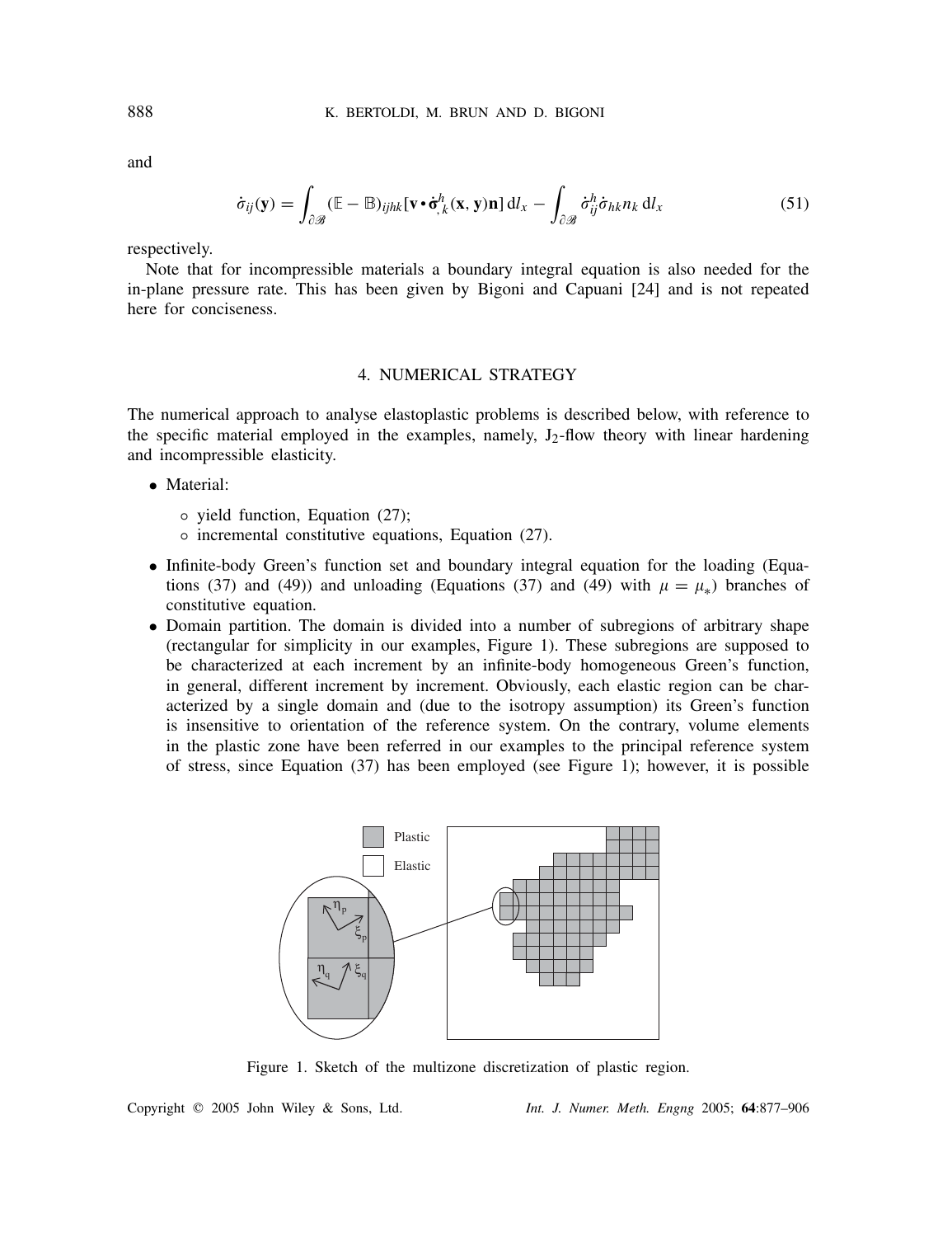

Figure 2. Corner at node *i*, unit normals  $\mathbf{n}_a$ ,  $\mathbf{n}_b$  and tractions  $\mathbf{t}_a$  and  $\mathbf{t}_b$ .

to use a global system common to all elements if the general formulation (16) of the Green's function is employed.

- Incremental solution. The discretized problem at each increment is solved through a multizone boundary element method, detailed later (Section 4.1).
- Integration along a loading path of the incremental solution. Different techniques can be employed here, two of which are detailed later (Section 4.2).

### *4.1. Multizone technique*

The discretized form of Equation (49) is applied separately to every subdomain, taken rectangular for simplicity. Linear shape functions are considered, to represent the boundary fields. All the subregions are combined following a multiregion formulation, based on the observation that continuity of incremental displacements and tractions are to be imposed across adjacent subdomains, namely

$$
\mathbf{v}^{i,l} = \mathbf{v}^{j,l} \quad \text{and} \quad \mathbf{t}^{i,l} = -\mathbf{t}^{j,l} \tag{52}
$$

at every node *l* belonging to the neighbouring subdomains *i* and *j* .

Related to the fact that tractions are not uniquely defined at a corner, it is well-known that additional unknown tractions arise in the treatment of multidomains and different remedies to this problem have been proposed, for instance, through round-off of the corners [37], or introduction of additional coincident nodes [38, 39], or discontinuous elements [40]. All these methods suffer limitations not acceptable for our purposes, so that we assume the Cauchy stress to be uniquely defined at an internal corner. Therefore, the reciprocity condition

$$
\mathbf{t}_a \cdot \mathbf{n}_b = \mathbf{t}_b \cdot \mathbf{n}_a \tag{53}
$$

(where  $n_a$  and  $n_b$  are unit normals to different element edges and  $t_a$  and  $t_b$  the relative tractions, Figure 2) is only needed in our two-dimensional setting to solve for the additional unknowns appearing at internal corners, as noted also in Reference [19].

A difficulty with the above-described multidomain method is that sparse final system matrices are generated and sparsity (defined as the number of non-zero elements divided by the total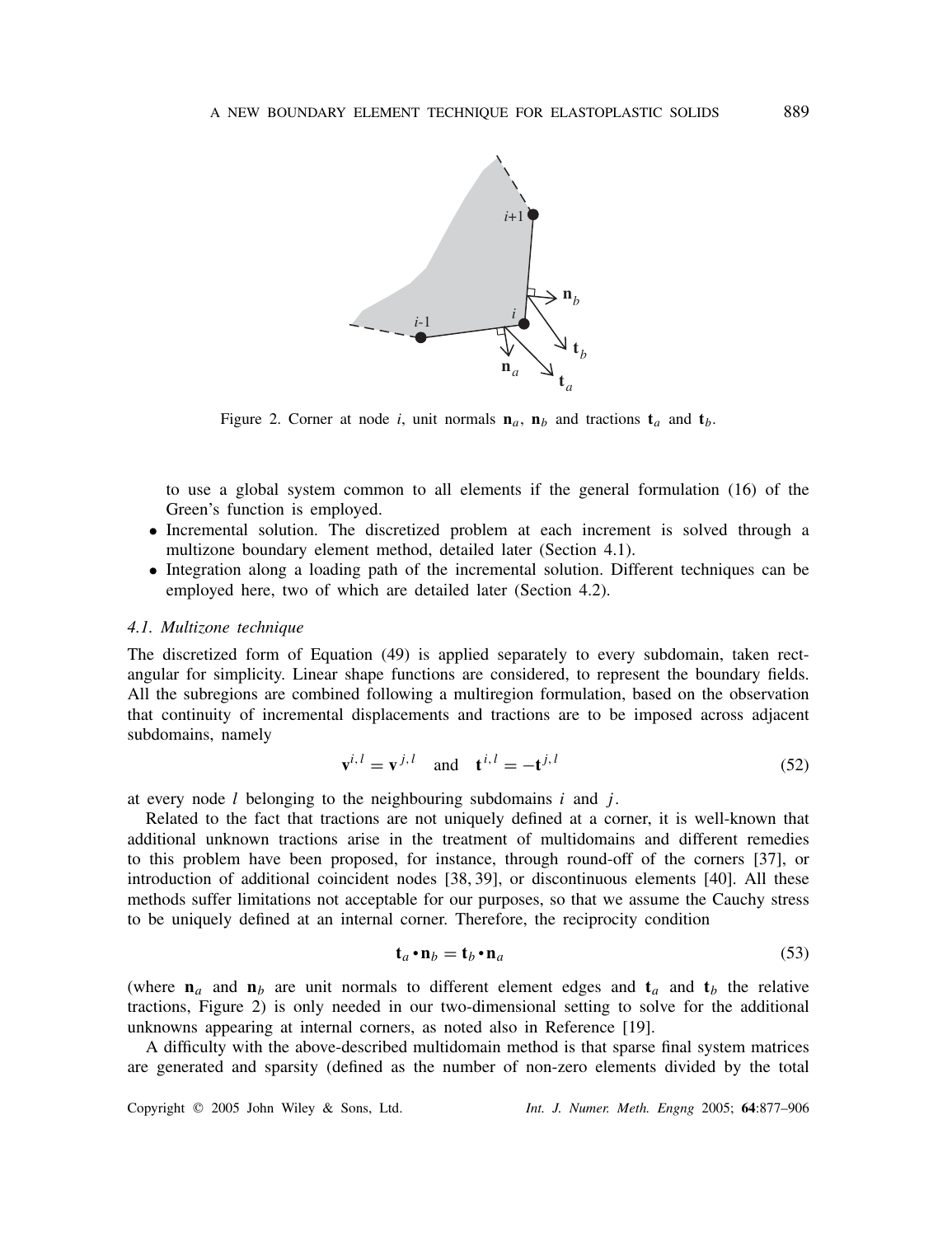| No. of subdomains | No. of elements |        |        |
|-------------------|-----------------|--------|--------|
|                   | 8               | 16     | 32     |
| $1 \times 1$      |                 |        |        |
| $2 \times 2$      | 0.391           | 0.391  | 0.383  |
| $4 \times 4$      | 0.115           | 0.113  | 0.111  |
| $8 \times 8$      | 0.0303          | 0.0299 | 0.0296 |
| $16 \times 16$    | 0.0077          | 0.0076 | 0.0076 |
| $32 \times 32$    | 0.0019          | 0.0019 | 0.0019 |

Table I. Sparsity as a function of the number of subdomains and elements in which subdomain perimeters are discretized.

number of elements) strongly decreases with the increase of the subdomains number. To explain this point better, let us consider Table I, where the sparsity is reported as a function of the number of subdomains and elements in which the subdomain perimeters have been discretized. In particular, the values of sparsity reported in the table have been generated with our code (that will be detailed later) considering a square domain of unit edge, divided into different subdomains *(*1*,* <sup>4</sup>*,* <sup>16</sup>*,* <sup>64</sup>*,* <sup>256</sup>*,* <sup>1024</sup>*)*, whose perimeters have been discretized into 8 or 16 or 32 elements. It can be observed from the table that sparsity depends slightly on the discretization of the subdomain perimeters, but strongly on the number of subdomains.

In our examples the matrix is stored as sparse and the final system is solved using the technique proposed by Zlatev *et al*. [29]. In particular, the routine Y12MA, available on http:*//*www.netlib.org*/*y12m*/*, has been employed.

## *4.2. Integration of incremental solutions*

Integration along a loading path is required for the solution of elastoplastic problems. We have tested two techniques in our examples, namely, a simple forward Euler scheme and a much more complicated iterative strategy. These are described below. We note however that in all the examples analysed by us the forward Euler scheme performed very well and was found to be largely sufficient to capture the main numerical results.

*4.2.1. A forward Euler scheme.* The loading path is divided into linear incremental steps of variable size. The size of the steps is selected to meet two requirements:

- allow for a precise transition from elastic to plastic (or vice versa, when needed) of the volume element;
- impose a limit on the maximum possible rotation of the principal stress reference system during plastic deformation.

The latter of the above points is achieved by iteration, adjusting the size of the step until rotation becomes less than a given tolerance, while the former requires a more sophisticated procedure. In particular, at the first step of loading all materials are considered elastic. Therefore, after calculation of the stress field, satisfaction of the yield condition is checked (at the central point of every, say N, subdomains) and the amplitude of the step is re-scaled by the factor  $\alpha_1$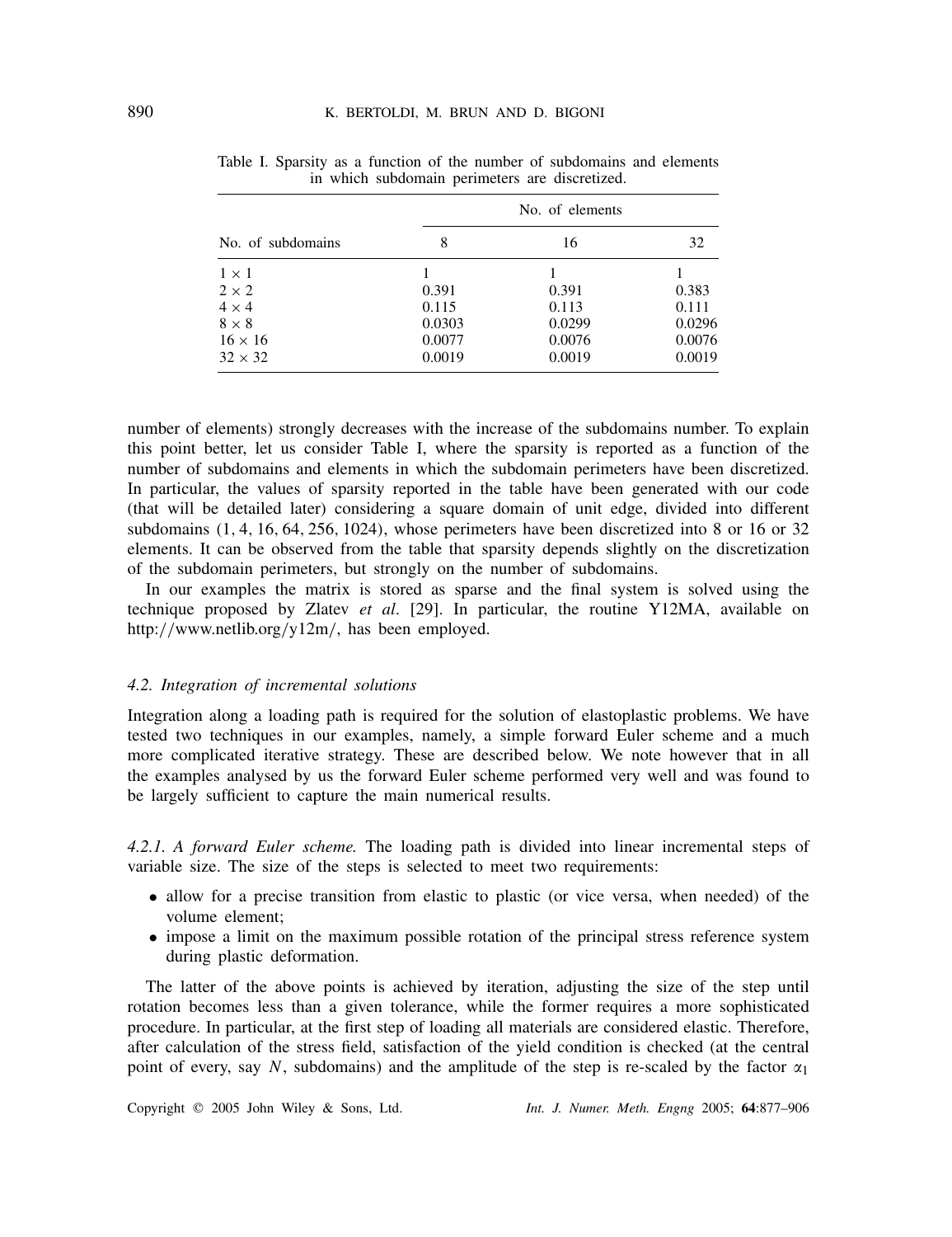defined as

$$
\alpha_1 = \min_{j=1,\dots,N} \frac{\sqrt{2} \,\sigma_0}{\sqrt{3 \,\Delta S^j \cdot \Delta S^j}}
$$
\n(54)

so that the most stressed subdomain 'touches' yielding. At the generic *i*th incremental step, the re-scaling factor for the *j*th elastic subdomain  $\alpha_i^j$  is determined as the solution of the equation

$$
\frac{\sigma_0^2}{3} = \frac{(\mathbf{S}_{i-1}^j + \alpha_i^j \Delta \mathbf{S}_i^j) \cdot (\mathbf{S}_{i-1}^j + \alpha_i^j \Delta \mathbf{S}_i^j)}{2}
$$
(55)

where  $\sigma_0$  is the current value of yielding in uniaxial stress reached by the *j*th element and  $S_i^j$  is the deviatoric stress at step *i* relative to the subdomain *j*. Finally, solving (55) and considering all elastic subdomains  $N_F$  vields the re-scaling factor at step *i* considering all elastic subdomains  $N_E$  yields the re-scaling factor at step  $i$ 

$$
\alpha_i = \min_{j=1,\dots,N_E} \frac{\sqrt{(S_{i-1}^j \cdot \Delta S_i^j)^2 + (\Delta S_i^j \cdot \Delta S_i^j)(2\sigma_0^2/3 - S_{i-1}^j \cdot S_{i-1}^j)} - S_{i-1}^j \cdot \Delta S_i^j}{\Delta S_i^j \cdot \Delta S_i^j}
$$
(56)

*4.2.2. An iterative strategy.* For any load increment, the solution is determined by iteration to satisfy equilibrium, compatibility and the yield condition at the end of the increment. The adopted process is essentially new, though akin to the iteration schemes usually employed for the finite element method (see e.g. Reference [41]). The procedure is summarized as follows:

- (a) Assign a load increment.
- (b) Update material parameters and state variables (stress, elastic and plastic deformations and hardening parameters; note that these affect Green's functions and boundary integral equations) with the data available from the previous iteration (the previous load increment at first iteration).
- (c) Compute the incremental solution.
- (d) All subdomains are now to be evaluated. Let us start considering one of these.
- (e) Calculate state variables at certain reference points in the subdomain (see below), where the yield condition is checked. Determination of whether the subdomain is elastic or plastic is needed. In particular:
	- for elastic subdomains. The stress lies:
		- inside the yield surface: set subdomain residual tractions equal to zero and go to (g);
		- outside the yield surface: employ a return mapping algorithm (see below) to compute a new value of state variables and go to (f );
	- for plastic subdomains. The stress lies:
		- on the yield surface: set residual tractions equal to zero and go to (g);
		- outside the yield surface: employ a return mapping algorithm (see below) to compute a new value of state variables and go to (f );
		- inside the yield surface (corresponding to elastic unloading): compute a new value of state variables assuming elastic behaviour and go to (f );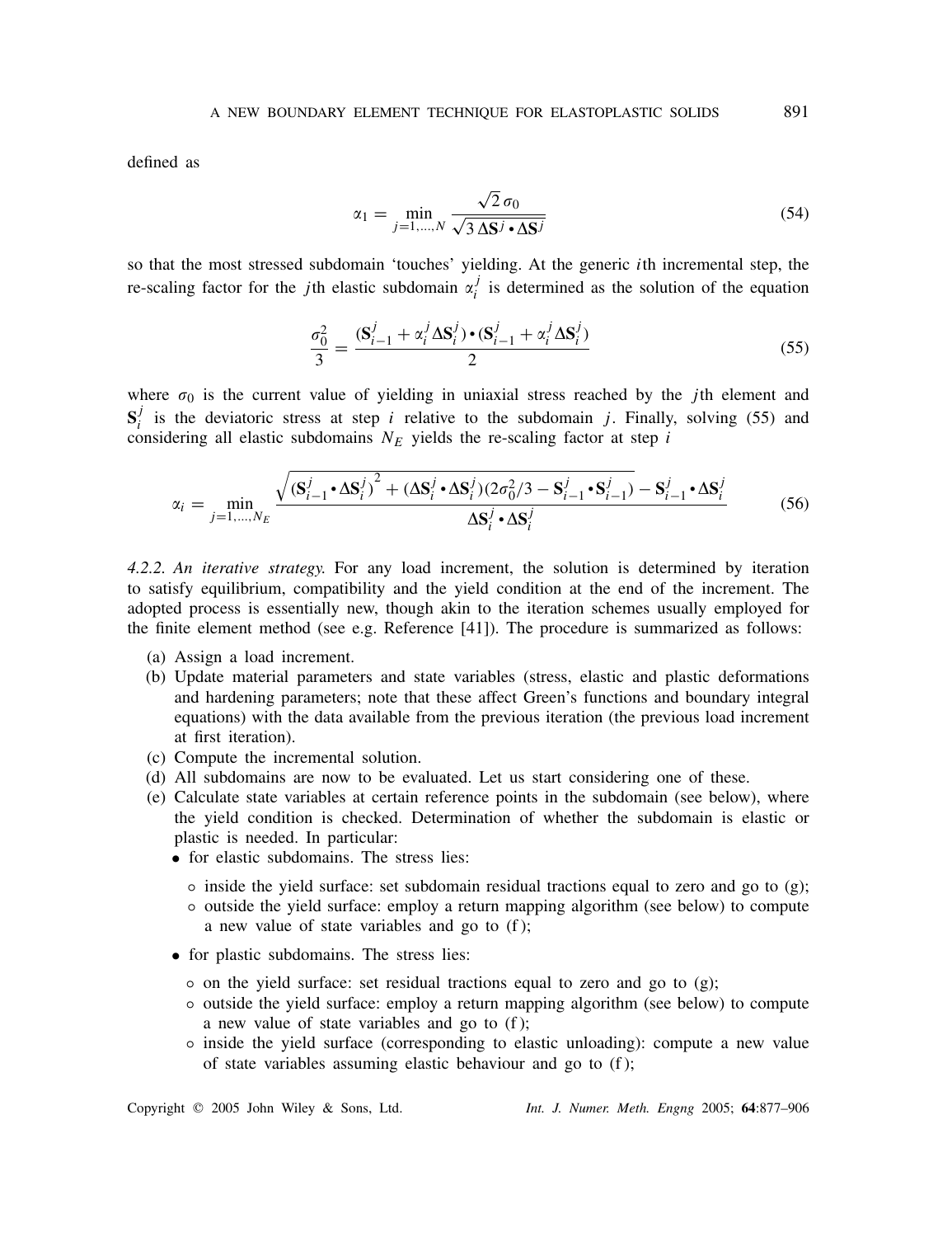- (f) Compute tractions at the boundaries of the subdomain corresponding to the corrected values of state variables (see below). Compute the subdomain residual tractions (i.e. the difference between the tractions calculated at (c) and the correction just evaluated).
- (g) If all subdomains have not been considered, take a subdomain not yet analysed and go to (e).
- (h) Convergence check: *if* the norm of the residual tractions evaluated on all subdomains is less than a prescribed tolerance: go to (a), *otherwise* apply the residual tractions as a new load increment and go to (b).

There are certain details still to be defined in the above procedure (marked with the note 'see below'), in particular, the reference points were to check satisfaction of the yield criterion, the return mapping, and the way to compute traction corrections at the boundary have to be selected. There is a certain liberty in setting these details and our choices have been dictated by simplicity. In particular, regarding the reference points, the centroid of the subdomain, where the stress and strain are evaluated employing integral equations, has been selected to check the yield condition and update the tangent constitutive operator. Regarding the return mapping algorithm, we have used the cutting-plane algorithm proposed by Simo and Hughes [42]. Finally, the stress evaluated at the centroid of the subdomain is used to update the tractions at the boundary of the subdomain, employing the Cauchy formula  $t = \sigma n$ , where *n* is the unit normal to the boundary. This simple procedure has proved to be accurate enough in our examples.

#### 5. NUMERICAL EXAMPLES

Since our boundary element approach is new, numerical examples are important, on the one hand, to validate the formulation and on the other hand to explore capabilities of the method. Therefore, a general-purpose Fortran 90 code for two-dimensional analyses has been developed at the Computational Solid & Structural Mechanics Laboratory of the University of Trento, whose executable is available on http:*//*www.ing.unitn.it*/*dims*/*laboratories*/*comp\_solids\_structures.php.

The incompressible elastic and plastic  $J_2$ -flow theory material with linear (positive) hardening detailed in Section 2.3 has been considered in all the following numerical examples. The material behaviour is very simple; in addition to the elastic shear modulus  $\mu$ , results are completely characterized by the dimensionless initial yield stress  $\sigma_0/\mu$  and hardening coefficient  $h/\mu$ . The former parameter has been selected to equal  $\frac{3}{500}$  in the examples, whereas different values of  $h/\mu$  have been considered; in particular  $h/\mu = 0.5, 0.1, 0.01$ . Since the perfect values of  $h/\mu$  have been considered; in particular,  $h/\mu = \{0.5, 0.1, 0.01\}$ . Since the perfect plasticity limit  $h = 0$  coincides with the loss of ellipticity, it is expected that the numerical analyses become less and less accurate at decreasing hardening. This has indeed been observed in the numerical simulations, so that the Gauss points for integration of the singular integrals have been increased as follows: 12 Gauss points for  $h/\mu = 0.5$ , 48 for  $h/\mu = 0.1$ , and 60 for  $h/\mu = 0.01$ .

The choice of the above-described material model has been suggested by the fact long known in the community of finite element developers that the incompressibility constraint poses difficulties in the finite element approach (particularly with reference to fluid dynamics, see e.g. References [43, 44] for a recent review; the specific problem of elastoplasticity, which is of interest here, is addressed in References [31, 32]), which are completely avoided by using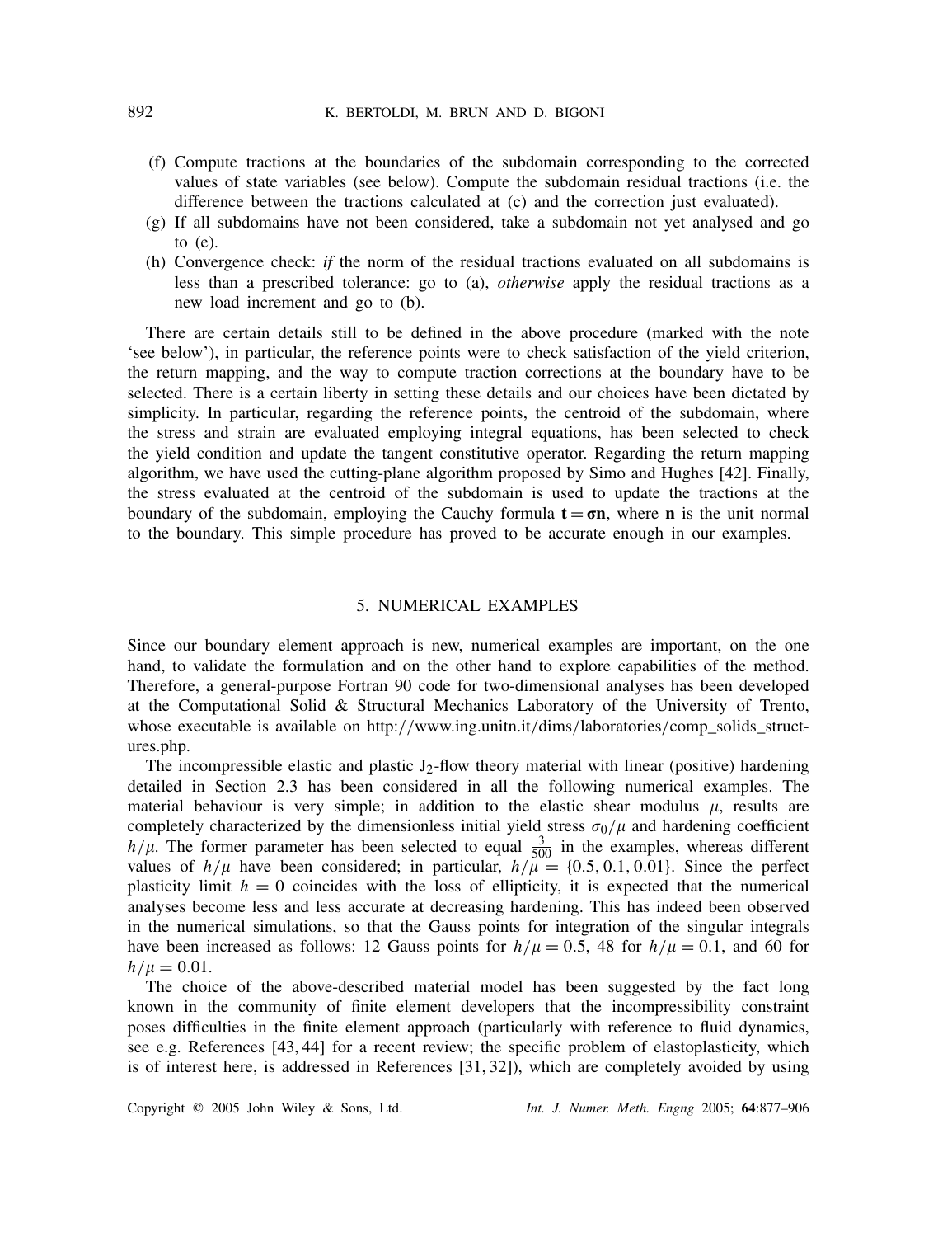

Figure 3. Moment versus curvature for plane-strain bending of a plate (simulations are compared to the analytical solution).

boundary element formulation (see Reference [45] for fluid dynamics and Reference [22] for incompressible elasticity). However, we believe that implementation of different models—under the assumptions of associative flow rule and ellipticity—will be straightforward.

## *5.1. Bending of a flat, infinite plate*

We start with a very simple example for which the analytical solution is known, the planestrain bending of a square block (of edge 2*b*), obtained by imposing rotation of two (initially parallel) edges, maintained plane during bending. In this case, the principal stress directions do not rotate during loading so that iteration is not needed, since the consistency condition is automatically satisfied at the end of every loading step. Note that the boundaries of the elastic zone are *a priori* known to be two segments parallel to an edge of the block. Therefore, a multizone discretization can be avoided and only the contours of the elastic zone and of the two bounding symmetric plastic zones are discretized (in the way sketched in the insert of Figure 3). Edges are meshed with 20 linear elements and loading steps are calibrated to obtain subsequent yielding of one element of the inner elastic core. Results are compared to the analytical solution in Figure 3, where the moment  $M$  (divided by the moment at first yielding  $M_0$ ) is reported as a function of the curvature  $\chi$  (divided by the curvature at first yielding  $\chi_0$ ). Note that yielding in the figure initiates when  $M/M_0 = \chi/\chi_0 = 1$  and that results pertaining to  $h/\mu = 0.01$  are very close to the perfectly plastic limit. Beyond the excellent agreement between simulations and numerical solution, the spurious stiffness effects noted for the same problem by Nagtegaal *et al*. [31] are not observed.

## *5.2. Two punch problems*

We analyse the two punch problems investigated also under our same constitutive assumptions by Cervera *et al*. [32], employing finite elements. The two boundary value problems sketched in Figure 4 have been considered: case (a) represents a foundation on a vertical cut, whereas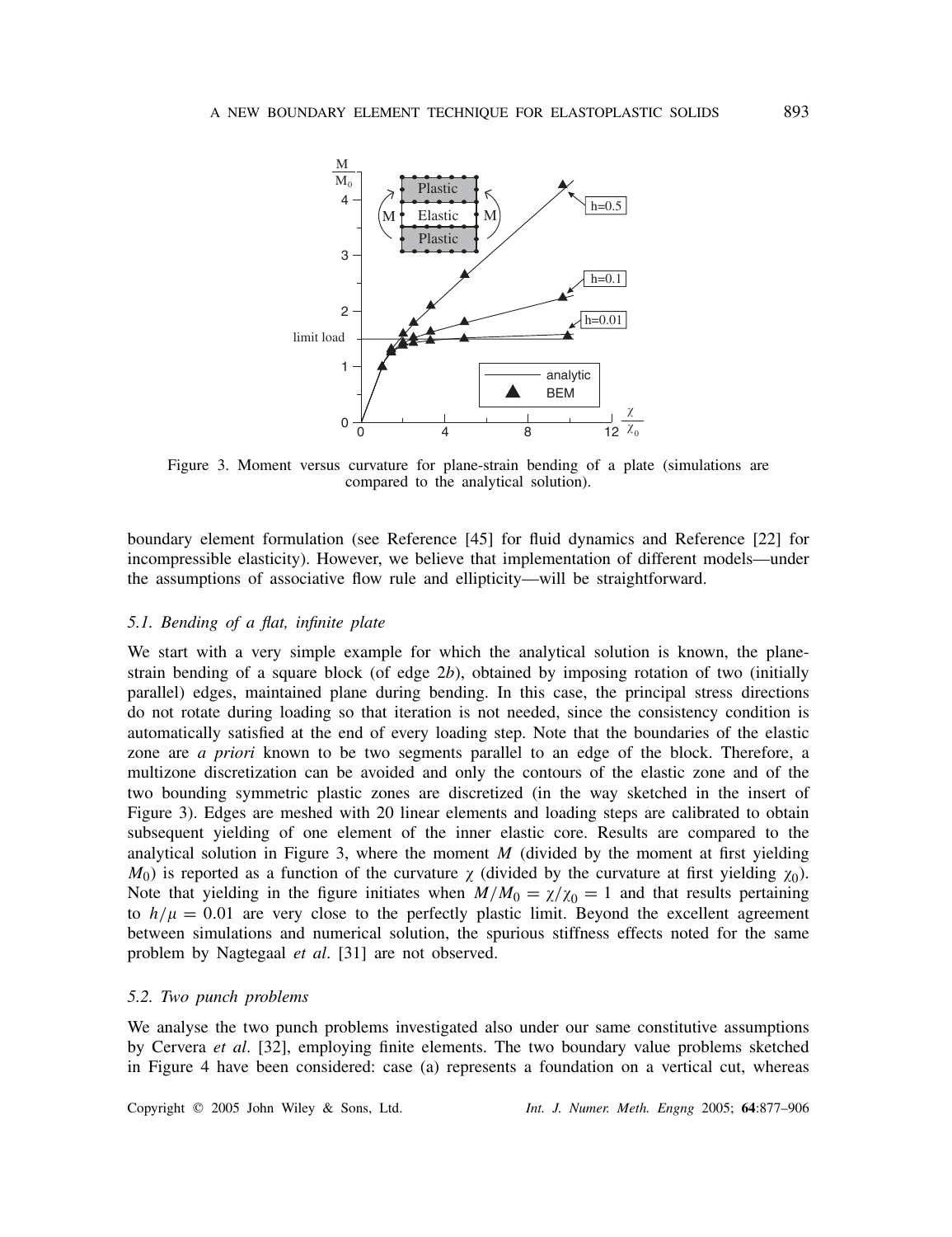

Figure 4. Geometry of the two analysed punch problems: case A is a foundation on a vertical cut and case B is the Prandtl punch problem.



Figure 5. Discretizations employed in the examples. Note the highly inhomogeneous discretization employed in mesh B.

case (b) is the well-known Prandtl punch problem. In the special situation of perfect plasticity, the limit loads for the two problems are††

$$
(\mathbf{t}_{\lim})_A = \frac{2}{\sqrt{3}} \sigma_0, \quad (\mathbf{t}_{\lim})_B = \frac{2 + \pi}{\sqrt{3}} \sigma_0 \tag{57}
$$

respectively, which are expected to be numerically approached at decreasing hardening.

To test the capabilities of our method, the geometry A in Figure 4 has been discretized by adopting different meshes, two of which are reported in Figure 5 and the others in detail in Figure 13. The Prandtl problem, case B in Figure 4, has been analysed for conciseness by employing only mesh A (Figure 5). In particular, the uniform mesh A consists of  $15 \times 15$ 

<sup>&</sup>lt;sup>††</sup>A constant stress sector corresponding to null horizontal stress, vertical stress equal to  $(t_{lim})$ A and an out-of-<br>planestress equal to  $(t_{lim})$ A/2 provides Equation (57)<sub>1</sub> as a lower bound to the collapse load. The fac planestress equal to  $(\mathbf{t}_{\text{lim}})_{A}/2$  provides Equation (57)<sub>1</sub> as a lower bound to the collapse load. The fact that  $(\mathbf{t}_{\text{lim}})_{A}$  provides also an upper bound can be verified by considering a mechanism with a disco  $(t_{\text{lim}})$ A provides also an upper bound can be verified by considering a mechanism with a discontinuity plane inclined at  $45^{\circ}$ . Equation  $(57)$  can be found in Reference [31]. inclined at  $45^\circ$ . Equation  $(57)_2$  can be found in Reference [31].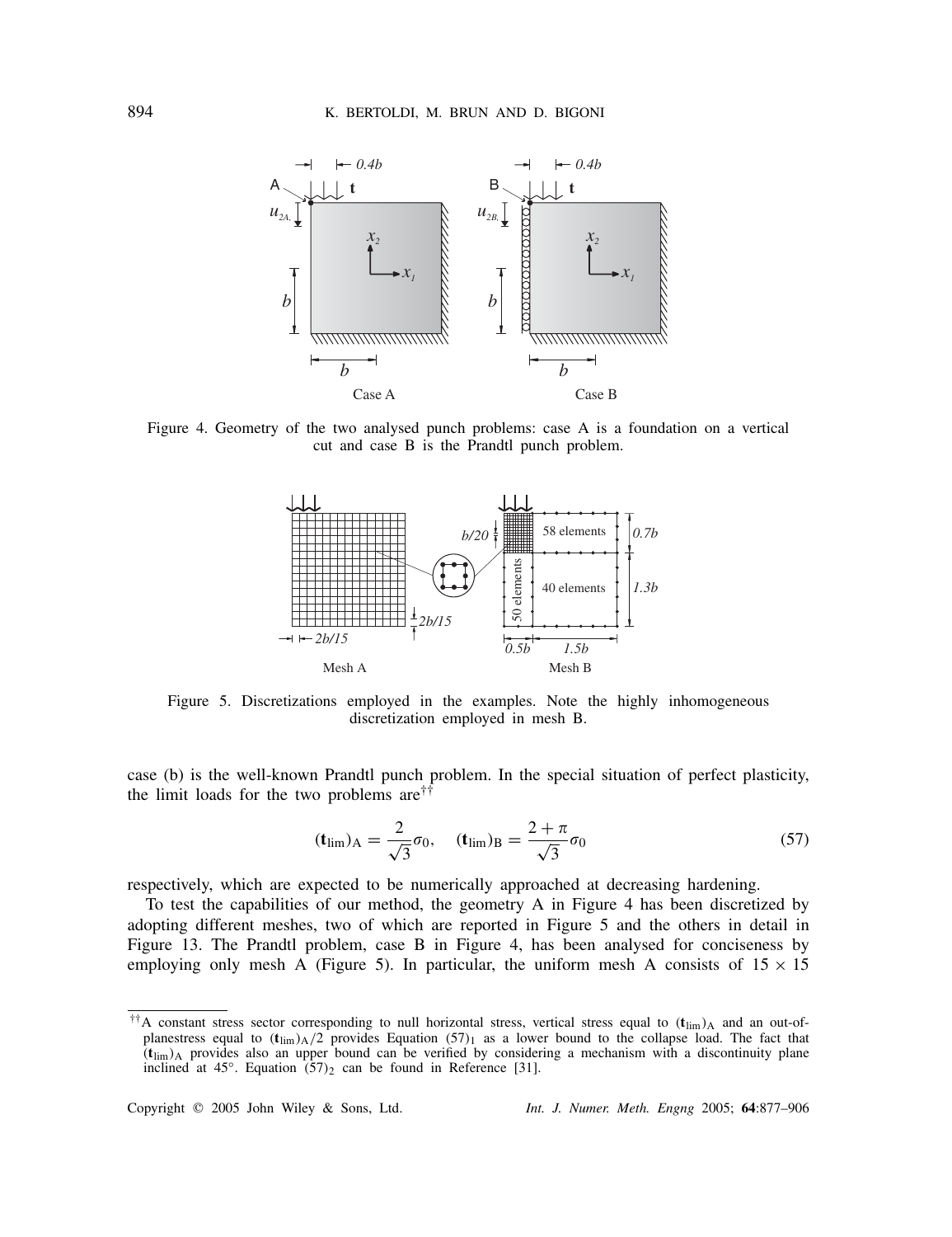

Figure 6. Load (per unit length) versus displacement for a foundation on a vertical cut (our simulations are compared to the ABAQUS solution).

subdomains (themselves discretized into eight linear elements), while the non-uniform mesh B consists of three macro-zones and a region finely subdivided into  $14 \times 10$  subdomains (themselves discretized into eight linear elements). The macrozones employed in mesh B have to remain elastic during the entire loading program and are discretized along their boundaries through linear elements. Possibility of optimizing discretization employing subdomains widely ranging in size highlights one of the advantages of the boundary element formulation.

The two different integration schemes presented in Section (4.2) have been used. Our results have been compared with simulations obtained employing ABAQUS-Standard (Ver. 6.4-1, Hibbitt, Karlsson and Soresen Inc.), with plane strain, four-nodes bilinear, hybrid elements (CPE4H), adopting the uniform mesh A shown in Figure 5 (finer meshes have been found with ABAQUS to provide almost equivalent results in terms of global force*/*displacement curves, while performance in terms of internal variables distribution may be slightly improved).

Regarding case A of a foundation on a vertical cut, the load per unit length **t** applied to the material and normalized through division by the load at first yielding  $t_0$  is plotted in Figure 6 versus the vertical displacement at point A (Figure 4) divided by displacement at first loading,  $u_A/u_{0A}$ . As a consequence of the employed normalization, yielding starts at the point of co-ordinates {1*,* <sup>1</sup>} in the graph. Results obtained with the forward Euler (dashed) and the iterative integration schemes are plotted together with ABAQUS simulations (marked by triangles).

The level sets of (the absolute value of the) in-plane pressure divided by the elastic shear modulus  $p/\mu$  are reported in Figure 7, for low hardening  $h/\mu = 0.01$ , at different values of the normalized displacement  $u_A/u_{0A} = \{1, 5, 12\}$ , so that  $u_A/u_{0A} = 1$  corresponds to first yielding. Moreover, the level sets of the equivalent plastic strain

$$
\varepsilon_{\text{equiv}} = \int_{\text{loading path}} \sqrt{\frac{2}{3}} \dot{\boldsymbol{\varepsilon}}^{\text{p}} \cdot \dot{\boldsymbol{\varepsilon}}^{\text{p}} \, \mathrm{d}t \tag{58}
$$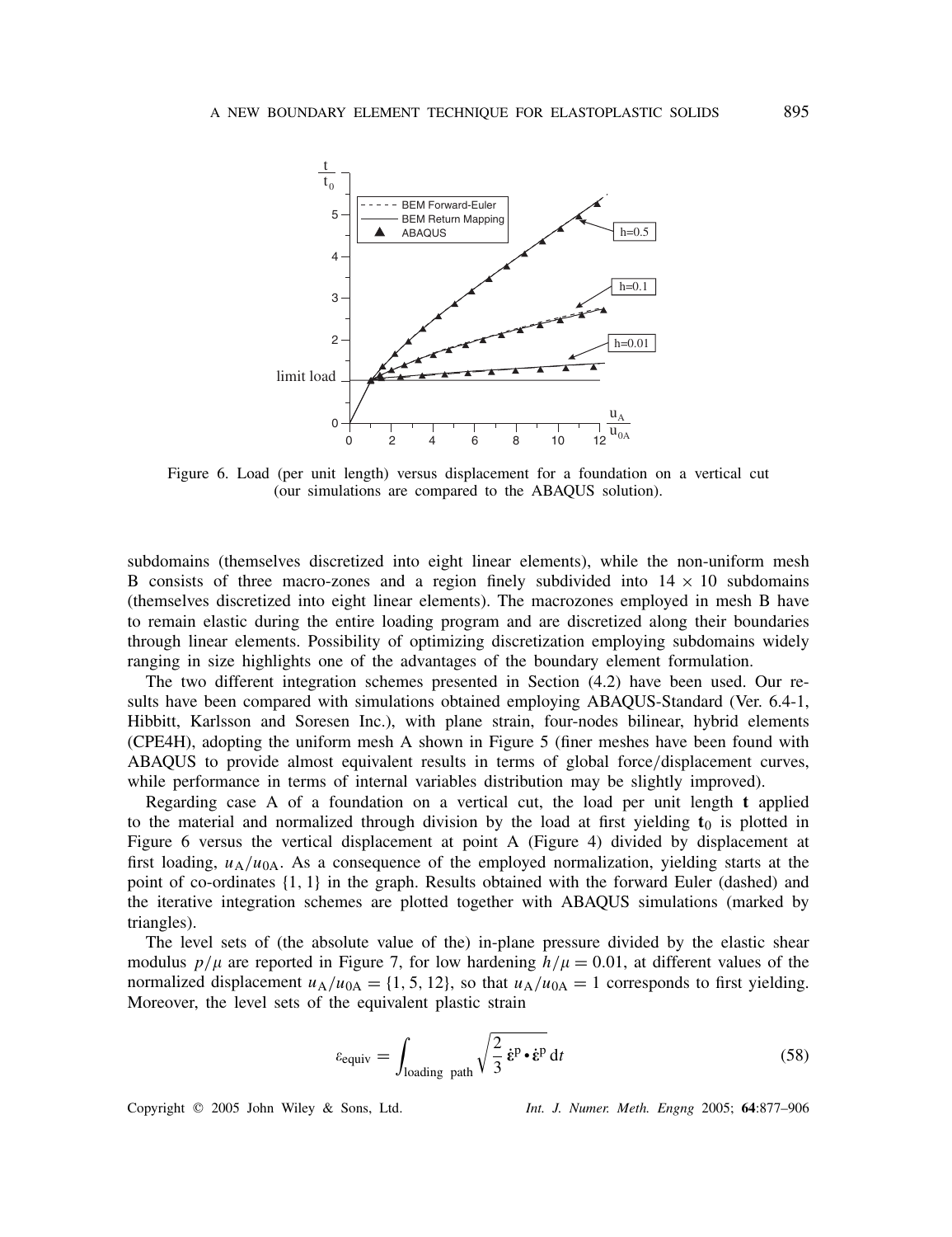

Figure 7. Distribution of pressure for the foundation on the vertical cut at low hardening,  $h/\mu = 0.01$ (our simulations are compared to the ABAQUS solution).

have been reported in Figure 8 for  $u_A/u_{0A} = \{5, 12\}$  and  $h/\mu = 0.01$  (for  $u_A/u_{0A} = 1$  the plastic strain is obviously zero). As expected, due to the low hardening assumption, the plastic strain is strongly localized near the foundation, but since load is prescribed instead of displacement at the footing contact, a continuous distribution of strain is found akin to the slip line solution of the perfectly plastic limit. To analyse more closely the plastic zone, this has been detailed as 'mesh A' and 'ABAQUS' in Figure 9 (with reference to the boxes drawn in Figure 8), together with results obtained employing mesh B (Figure 5). It can be noted that the coarse volume discretization gives results close to the ABAQUS solution, whereas the fine discretization provides more accurate results, which have been verified to correspond to an ABAQUS solution employing a fine  $40 \times 40$  mesh.

The same quantities plotted in the previous Figures 6–8 are now reported in Figures 10–12 for the Prandtl punch problem. In particular, the normalized load versus displacement is reported in Figure 10, whereas level sets of in-plane pressure and effective plastic deformation are plotted in Figures 11 and 12.

We may note from all the above-reported results that the iterative scheme of integration does not much improve the results. Moreover, probably due to the relative simplicity of our constitutive model, we did not note any problem of algorithmic divergence instability, an issue becoming particularly relevant for complicated constitutive setting (see e.g. Reference [46]). However, iteration does affect computing times; with reference to the problem A, we may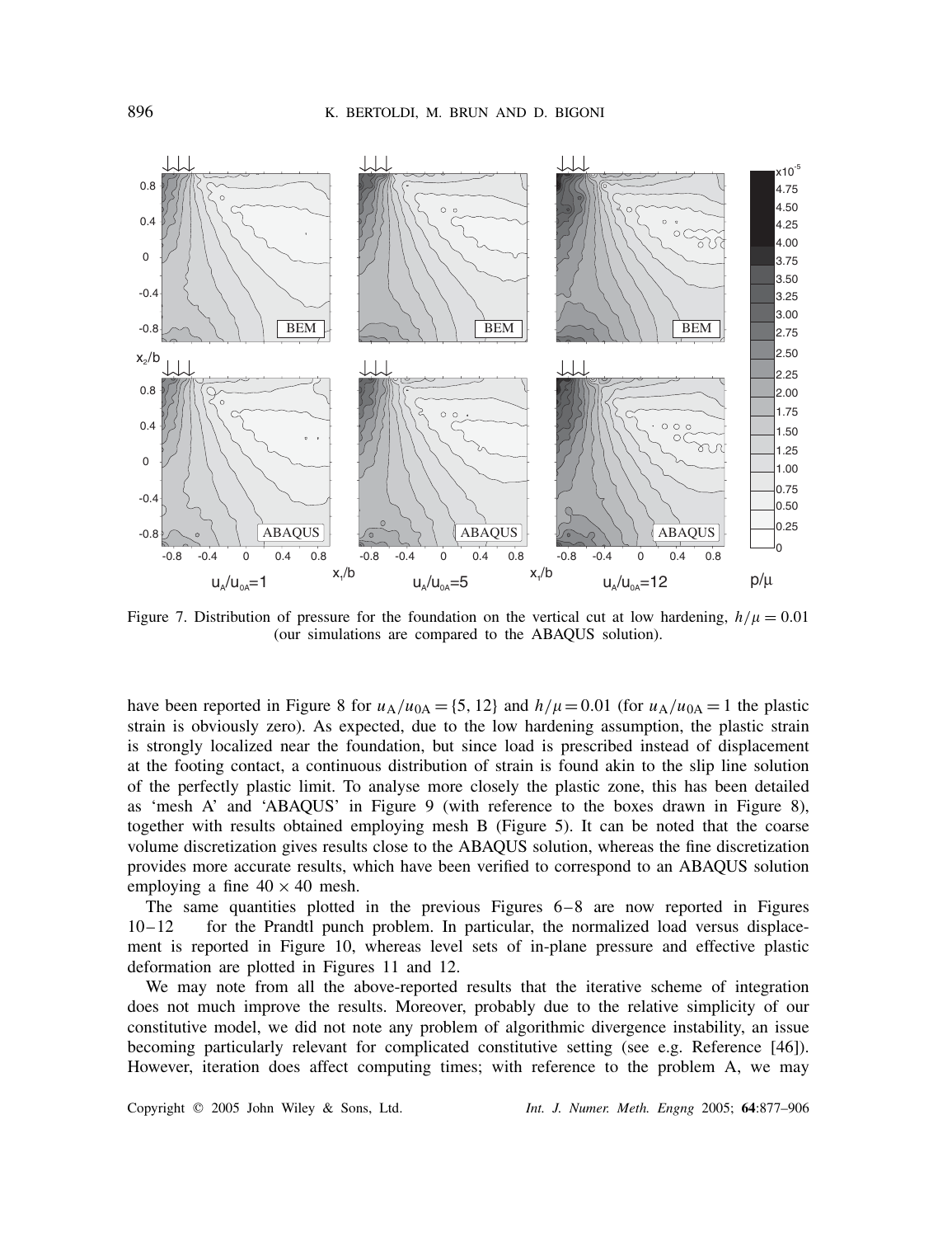

Figure 8. Plastic equivalent strain for a foundation on a vertical cut at low hardening,  $h/\mu = 0.01$ (our simulations are compared to the ABAQUS solution). Boxes denote zones detailed in Figure 9.

comment that the iterative scheme consumed 4.3 times the time needed to arrive at  $u_A/u_{0A} =$ 12 for the uniform mesh A, while speed results improved by a factor 0.8 when results for non-uniform mesh B are compared. Therefore, we may conclude that, at least in the cases considered by us, the explicit integration scheme performed superiorly to the implicit one.

We have also noted that our simulations always provide a slightly stiffer response than that obtained from ABAQUS and the solutions correctly approach the perfect plasticity behaviour at decreasing hardening. Generally speaking, it may be concluded from the figures that the agreement with ABAQUS is excellent, with the maximum differences visible in Figure 12, where the distribution of plastic equivalent strain turns out to be more diffused than in the previous example.

We finally remark that computing times were found to strongly increase with the number of subdomains employed in the volume discretization (for instance, we have observed an increase of a factor up to 50 employing a  $40 \times 40$  subdomain discretization instead of the  $15\times15$  discretization of mesh A). At the cost of a lower precision in the calculation of the internal fields, we have found that coarse meshes, involving extremely low computing times, can nevertheless be very accurate in evaluating the load*/*displacement curve. In particular, the two coarse volume discretizations shown in detail in Figure 13 have been employed, one consisting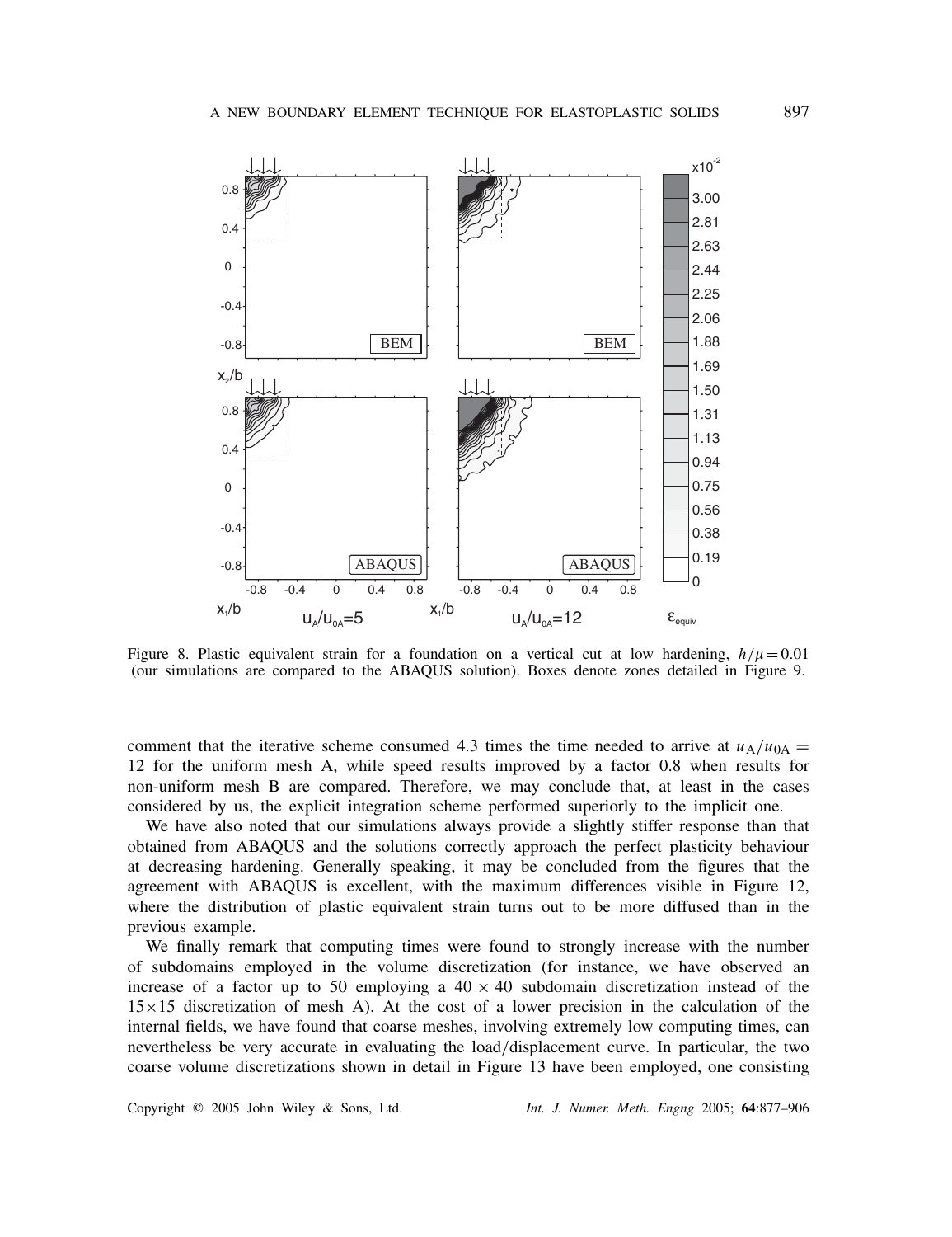

Figure 9. Detail of plastic equivalent strain distribution (see Figure 8) for a foundation on a vertical cut at low hardening,  $h/\mu = 0.01$  (our simulations employing meshes A and B, Figure 5, are compared to the ABAQUS solution).



Figure 10. Load (per unit length) versus displacement for the Prandtl punch problem (our simulations are compared to the ABAQUS solution).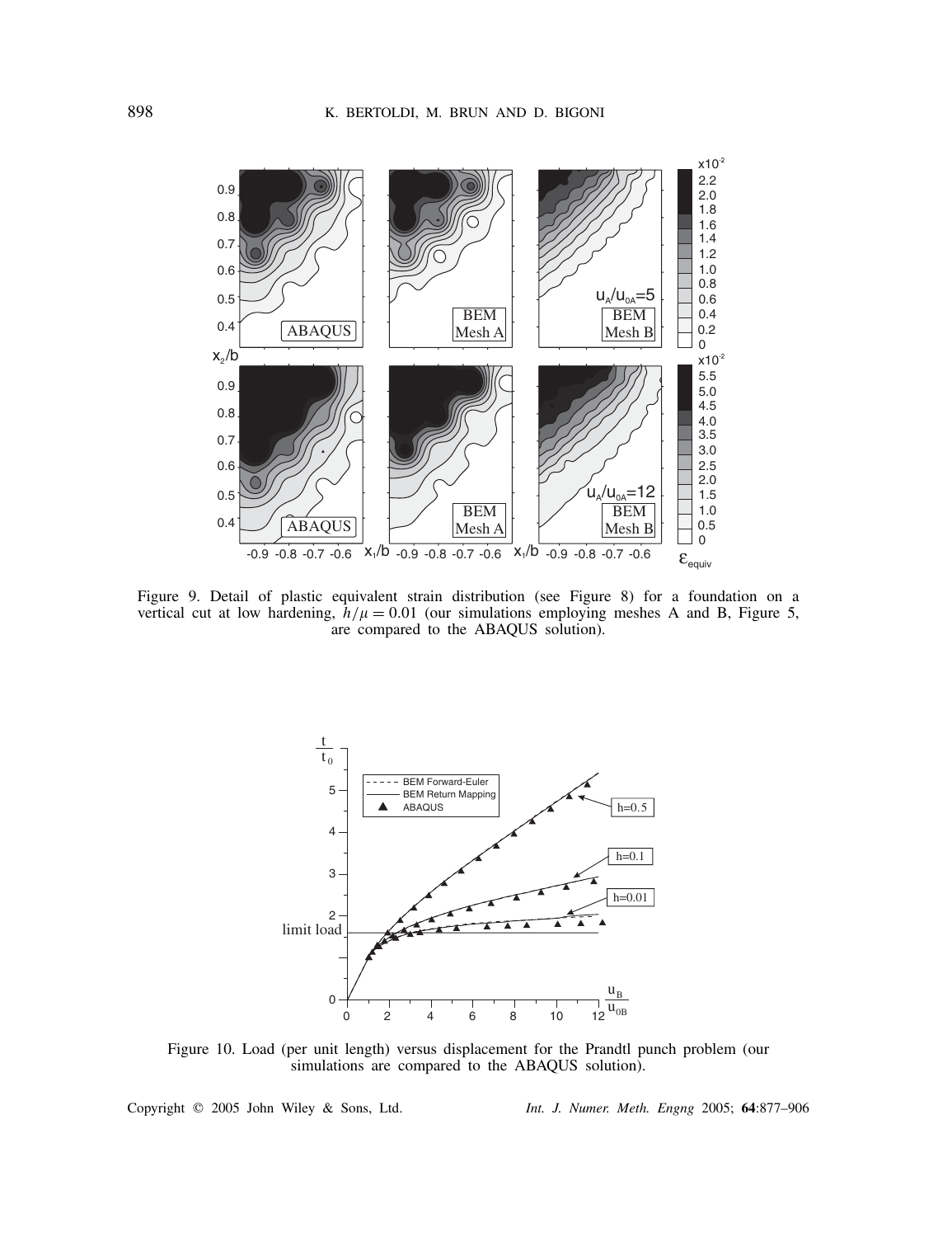

Figure 11. Pressure distribution for the Prandtl punch problem at low hardening,  $h/\mu = 0.01$  (our simulations are compared to the ABAQUS solution).

of  $5 \times 5$  square subdomains (mesh C) and the other of  $2 \times 2$  macroelements of different sizes (mesh D). It is clear from Figure 13, where the computed load versus displacement curves are reported for meshes A, C, and D, that the results are almost coincident, but the computing times (compared to that relative to mesh A) fall to  $\frac{1}{24.7}$  for mesh C and  $\frac{1}{54.8}$  for mesh D.<br>It may also be added that for the two coarse meshes the results are obtained with only two It may also be added that for the two coarse meshes the results are obtained with only two incremental steps.

#### *5.3. Two rectangular holes in an infinite elastic–plastic material*

To highlight the characteristics of the proposed method, we present the analysis of an infinite elastic–plastic medium containing two rectangular holes and loaded under plane strain condition, by imposing constant displacements on certain portions of the hole contours. The geometry of the problem, together with the volume and surface discretizations are shown in Figure 14. Note that the central rigid plate is displaced to the right the same amount that the two rigid plates are displaced to the left. Since the plastic zone is expected to be highly localized, the volume discretization is very small, so that  $8 \times 32$  zones have been used. Therefore, this example clearly shows one of the advantages of the boundary element technique. In addition, the consideration of the infinite domain and corners results to be straightforward. In particular, 136 elements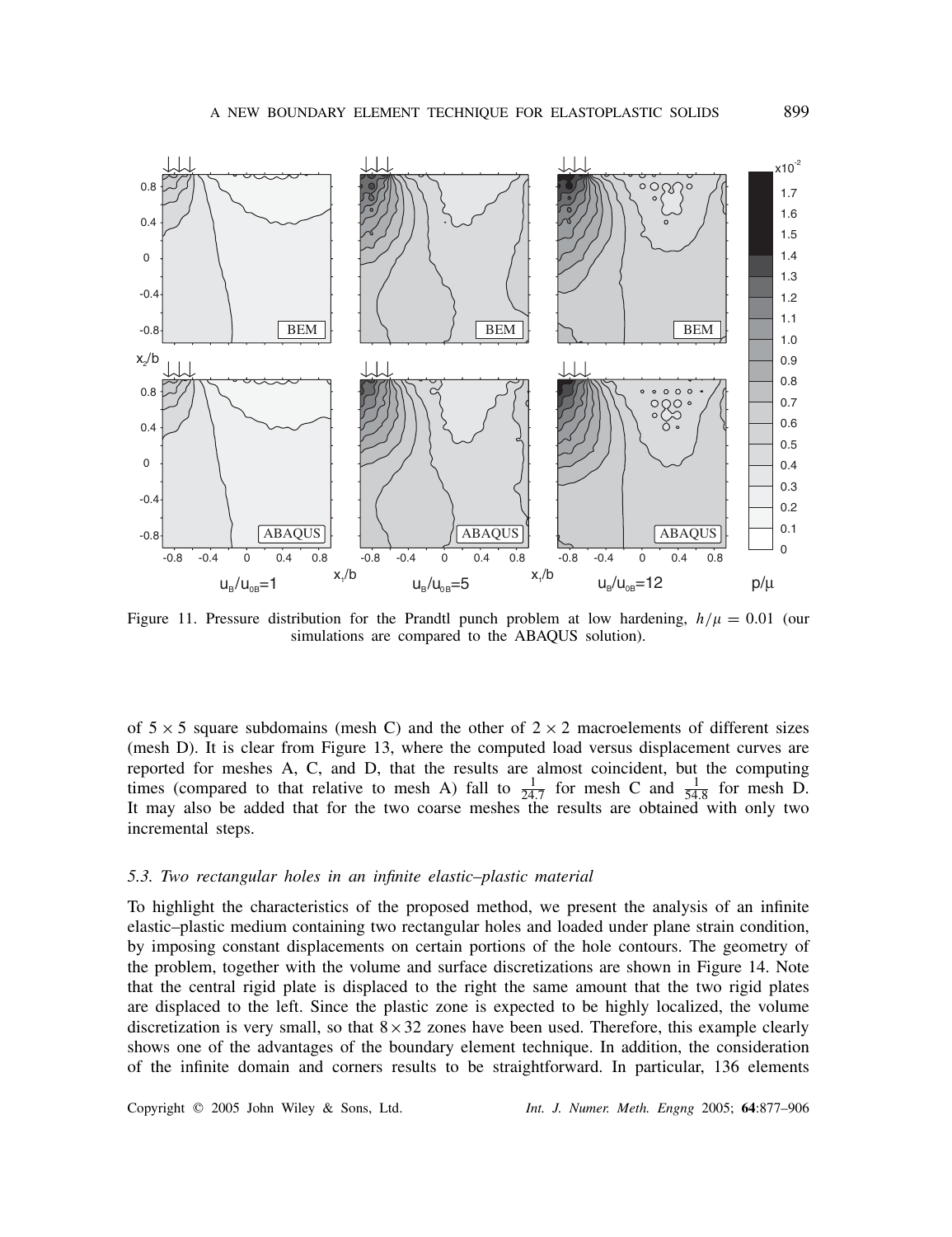

Figure 12. Plastic equivalent strain for the Prandtl punch problem at low hardening,  $h/\mu = 0.01$  (our simulations are compared to the ABAQUS solution).

have been employed to discretize the external contour of the holes and two macro-subdomains of 48 elements each have been employed to connect the contour to the volume discretization.

Results pertaining to low hardening  $h/\mu = 0.01$  and  $\sigma_0/\mu = 3/500$  have been plotted in Figures 15 and 16 in terms of von Mises stress and equivalent plastic strain, respectively. The von Mises stress is reported in the left part of Figure 15 at first yielding and corresponding to  $u/u_0 = 1$ , where *u* is the horizontal displacement of the rigid central plate. The central and right parts of the figure pertain to two different levels of load, corresponding to  $u/u_0 = 4$  and 6, respectively. Since at first yielding the equivalent plastic strain is obviously null, the left part of Figure 16 refers to  $u/u_0 = 2$ , while the central and right parts correspond to the same values of  $u/u_0$  employed in Figure 15.

It can be noted from Figure 15 that the stress is concentrated in the internal 'ligament', so that the infinite zone remains almost unstressed. In particular, the stress distribution evidences a sort of 'arc effect' joining the three rigid loading platens. The plastic deformation results from Figure 16 to be localized along well-defined zones, resembling the shear bands formally possible only at the perfectly plastic limit.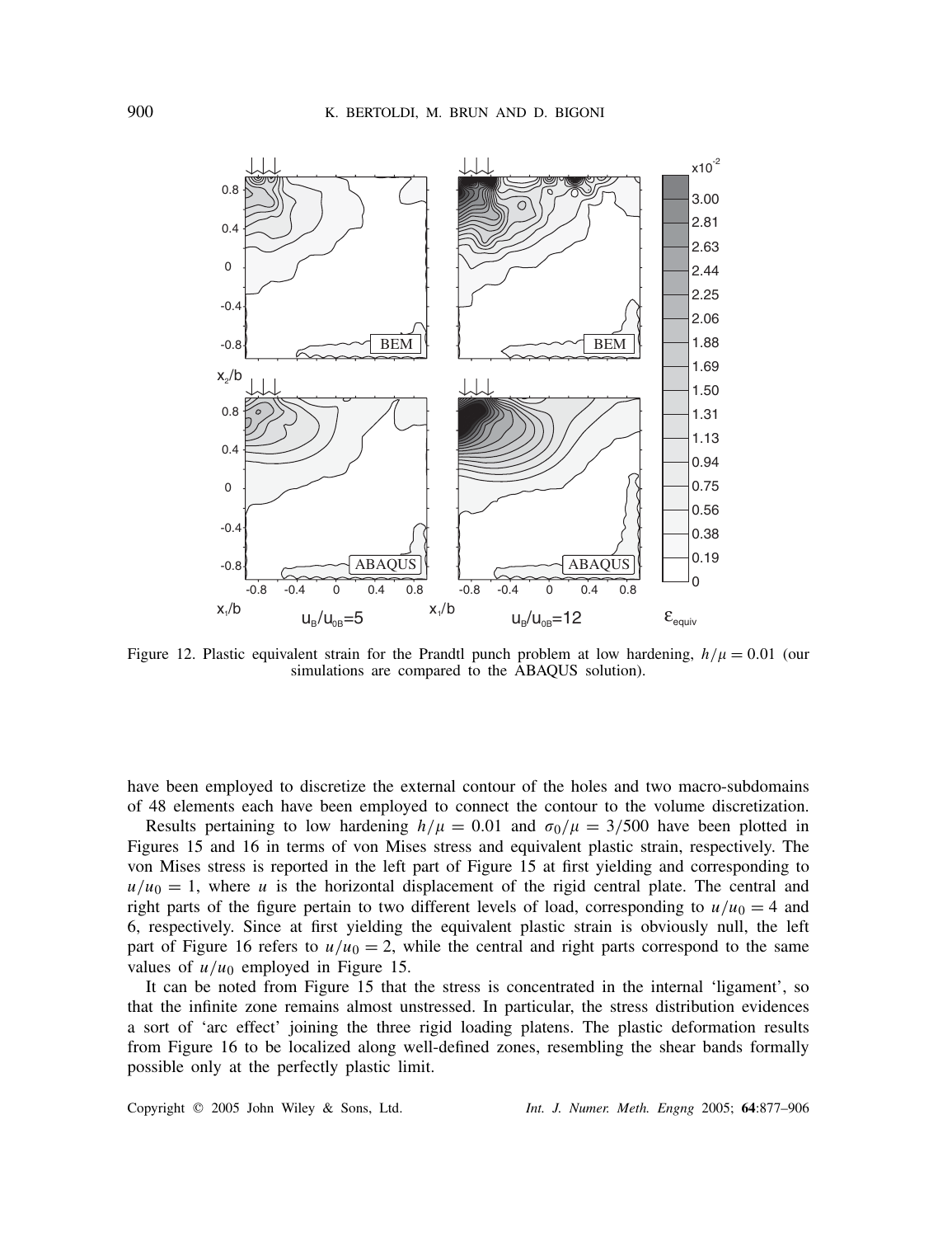

Figure 13. Load (per unit length) versus displacement for a foundation on a vertical cut. The two meshes shown in the figure have been used together with mesh A (5).



Figure 14. Geometry and discretizations used to analyse a problem of two rectangular holes in an infinite elastic–plastic material loaded in the internal ligament.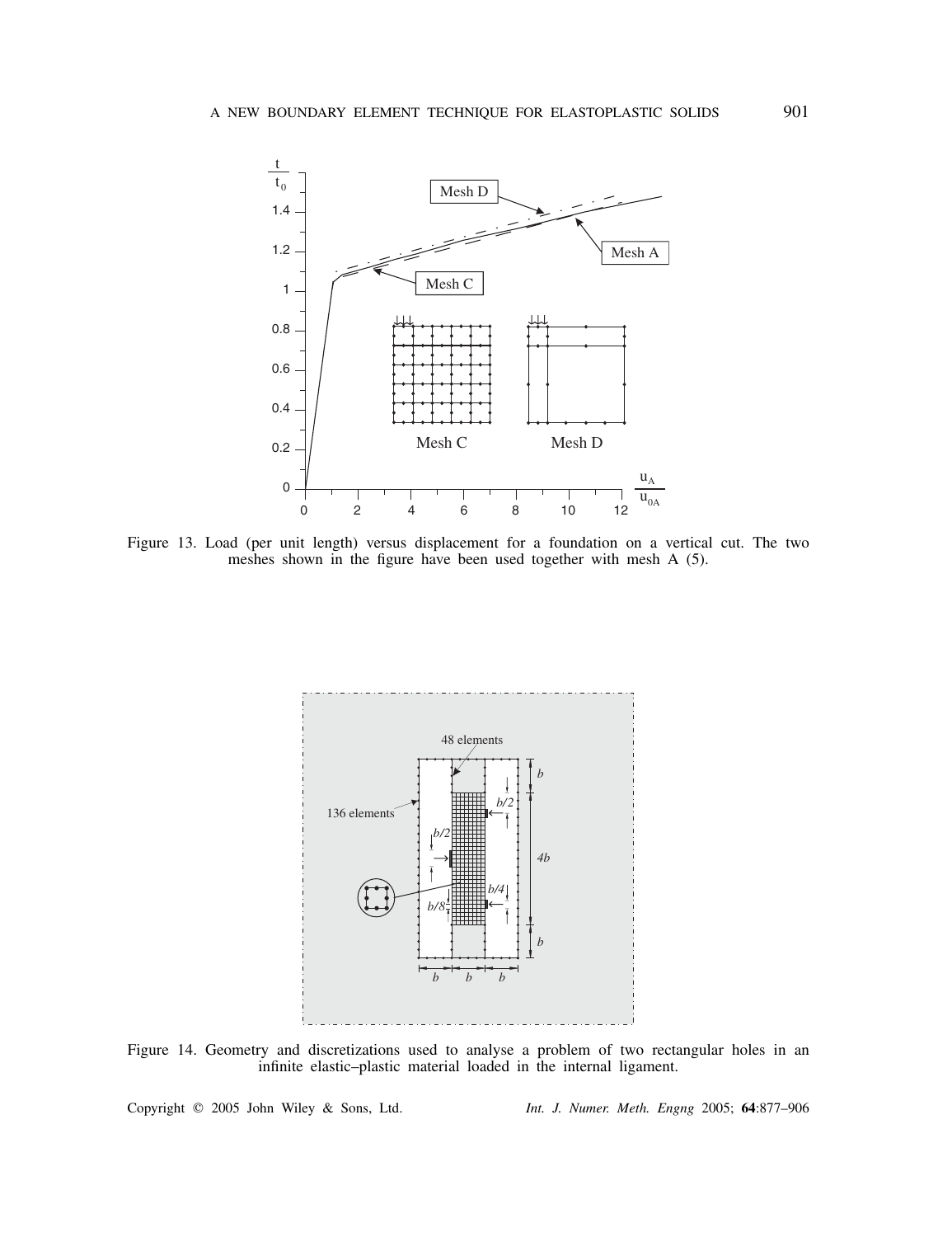

Figure 15. Von Mises stress distribution for the problem sketched in Figure 14 for three different load levels.



Figure 16. Equivalent plastic strain distribution relative to the problem sketched in Figure 14 for three different load levels.

## 6. CONCLUSIONS

A novel boundary element technique has been presented in which the plastic and elastic branches of the tangent constitutive operator are treated separately by employing appropriate Green's functions and boundary integral equations. This technique retains all the advantages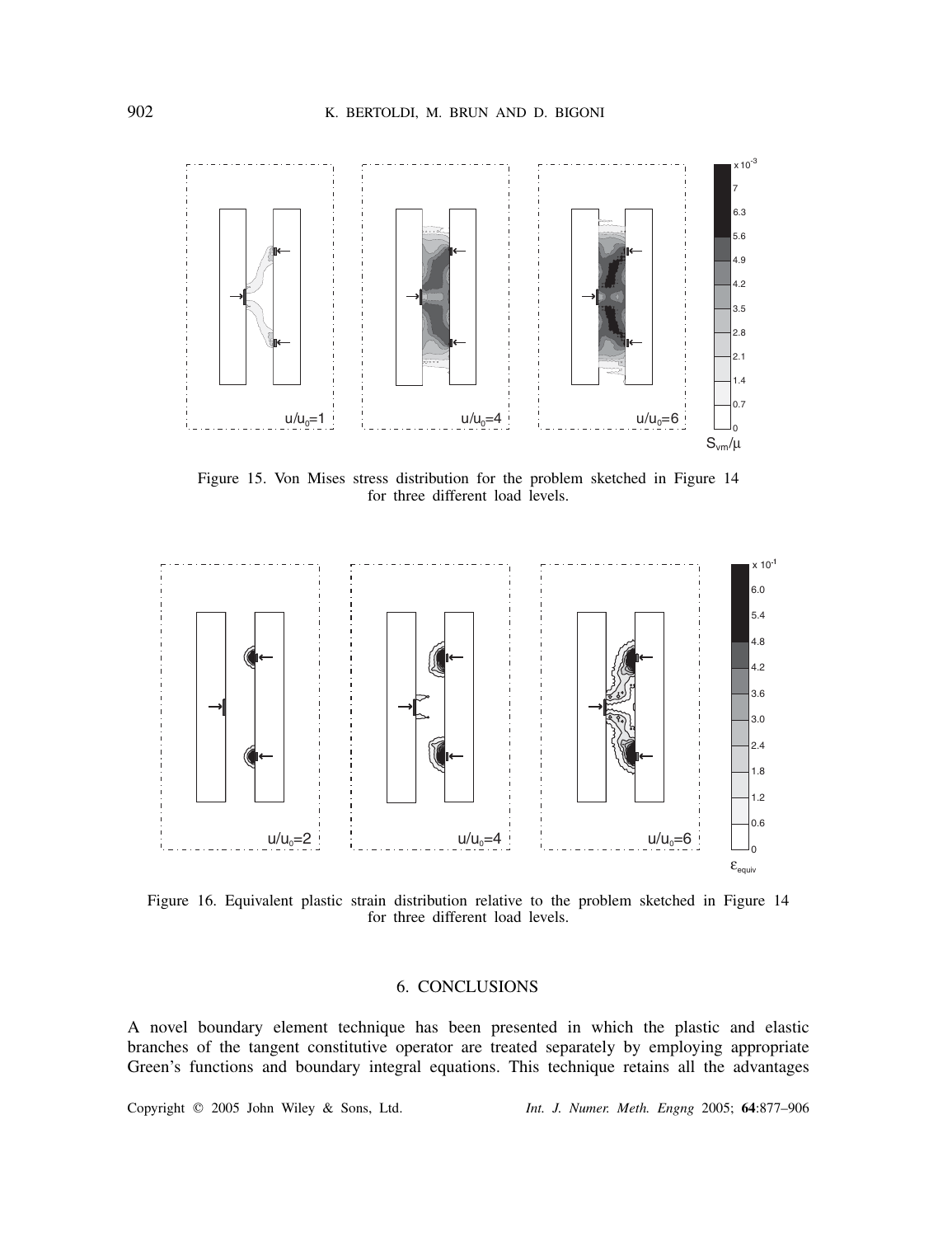connected with the boundary element formulation (volume discretization of the plastic zone only, possibility of analysing incompressibility and singularities) but presents also a series of advantages when compared with the other approaches currently in use, in particular:

first, domain integrals are avoided; second, since the loading branch of the constitutive operator is formally analogous to a special type of elastic anisotropic constitutive tensor, the method is developed as a straightforward application of multidomain techniques for linear constitutive operators, so that 'special expedients' are not needed.

Several examples demonstrate that the method is powerful and precise enough to provide results perfectly comparable with those provided by commercial codes. Nevertheless, much work remains to be done to bring the proposed method to the same level of generality of other approaches. In particular, different important generalizations would be important, including (in order of increasing complexity):

- inclusion of a large strain formulation;
- treatment of non-associative elastoplasticity;
- analysis of perfect plasticity and softening.

We have shown that difficulties connected to treatment of a non-associative flow rule are related to the boundary integral equations which in this case necessarily include a volume term, while determination of the Green's function does not pose problems (and indeed we have provided a general formula covering non-associativity). Note also that the inclusion of softening would possibly require departure from ellipticity, a situation difficult to be envisaged. In addition to the above, there are other points that would merit a systematic exploration.<sup> $\ddagger\ddagger$ </sup> We believe that implementation and testing of the following features (in order of increasing complexity) should be not particularly difficult but useful to extend the validity of the method:

- parallelization of the code;
- optimization of numerical integration of the Green's functions;
- test of different iterative algorithms to enforce the yield condition;
- test of capabilities of analysing shear bands still within the elliptic domain (in the way pointed out in References [23, 24]);
- inclusion of various constitutive models, still within the hypotheses of ellipticity and flow rule associativity;
- definition of an automatic remeshing strategy of elastic and plastic zones (this will optimize both precision and computing time);
- development of a three-dimensional formulation.

It may be concluded that the performance of the proposed numerical method is sufficiently encouraging to stimulate further developments.

<sup>‡‡</sup>Another aspect that would be worth investigating is the possibility of giving a symmetric Galerkin formulation (see e.g. Reference [47]) for the proposed methodology. This is complicated by the fact that a boundary integral representation for the tractions is currently not available for the constitutive equations employed in the present article. Some steps in this direction have been made by Capuani *et al*. [48], in the simple case of Stokes flow.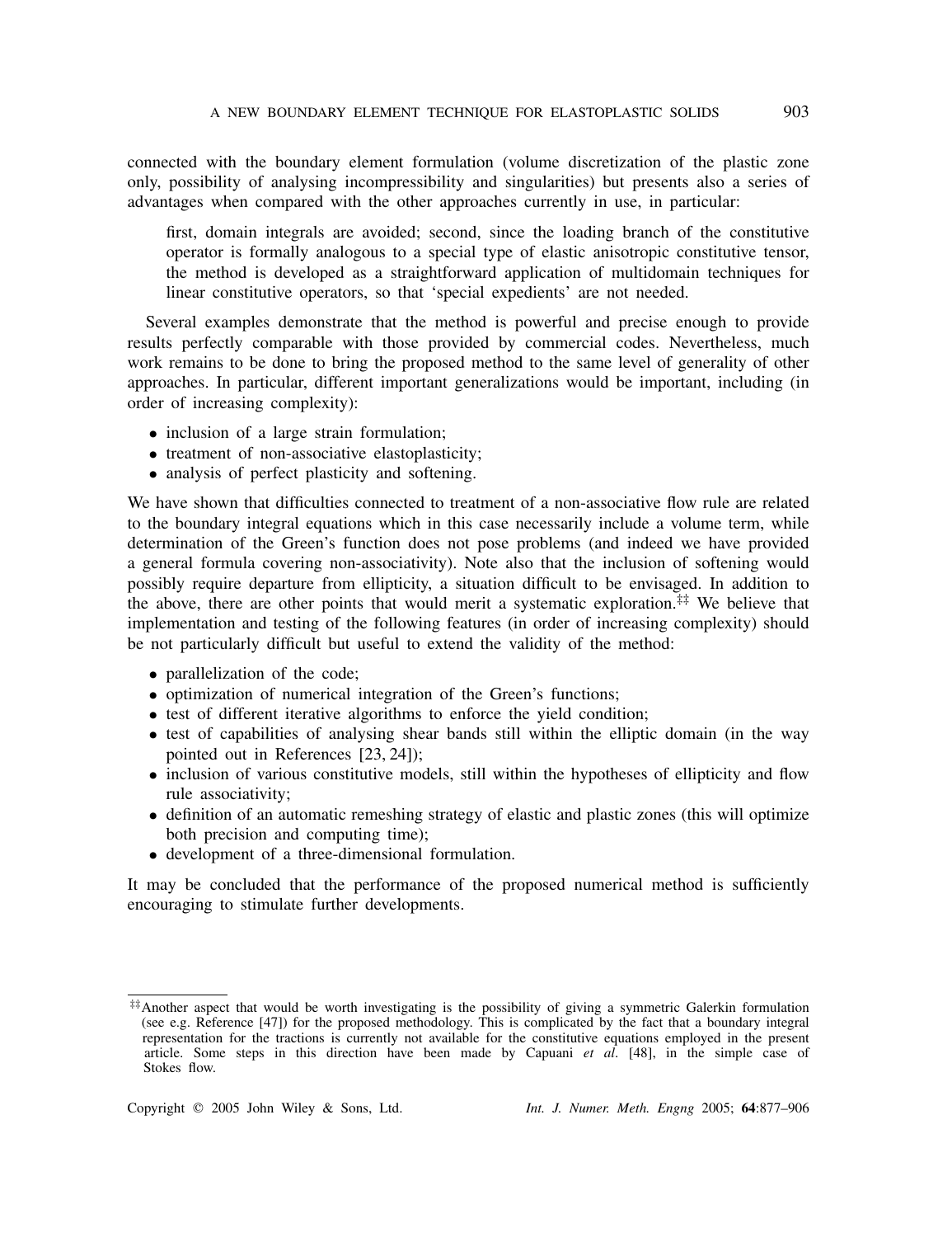## APPENDIX A: GREEN'S FUNCTION FOR ISOTROPIC LINEAR ELASTIC MATERIAL

An isotropic linear elastic material is defined by

$$
\mathbb{C} = \lambda \mathbf{I} \otimes \mathbf{I} + 2\mu \mathbb{S} \tag{A1}
$$

where  $\lambda$  and  $\mu$  are the Lamé constants and S is the symmetrizing fourth-order tensor, so that the acoustic tensor  $\mathbf{A}(\mathbf{n})$  and its inverse  $\mathbf{A}(\mathbf{n})^{-1}$  take the form

$$
\mathbf{A}(\mathbf{n}) = (\lambda + \mu)\mathbf{n} \otimes \mathbf{n} + \mu \mathbf{I}, \quad \mathbf{A}^{-1}(\mathbf{n}) = -\frac{\lambda + \mu}{\mu(\lambda + 2\mu)} \mathbf{n} \otimes \mathbf{n} + \frac{1}{\mu} \mathbf{I}
$$
(A2)

Equation (8) provides the Green's function in the form

$$
u_t^g(\hat{r}, \theta) = -\frac{1}{4\pi^2 \mu} \int_0^{2\pi} \left[ \delta_{tg} + \frac{\lambda + \mu}{\lambda + 2\mu} \cos\left(\alpha + \theta + (1 - g)\frac{\pi}{2}\right) \cos\left(\alpha + \theta + (1 - t)\frac{\pi}{2}\right) \right]
$$
(A3)  
(log  $\hat{r}$  + log | cos  $\alpha$ |) d $\alpha$ 

which, using the relations

$$
\int_0^{\pi/2} \log(\cos \alpha) \left\{ \frac{\cos^2 \alpha}{\sin^2 \alpha} \right\} d\alpha = \frac{\pi}{8} (\pm 1 - \log 4)
$$
 (A4)

and neglecting constant terms, yields finally

$$
u_t^g = -\frac{1}{8\pi\mu(1-\nu)} \left[ \delta_{tg}(3-4\nu) \log \hat{r} - \cos\left(\theta + (1-g)\frac{\pi}{2}\right) \cos\left(\theta + (1-t)\frac{\pi}{2}\right) \right]
$$
 (A5)

where  $\nu$  denotes the Poisson's ratio.

#### ACKNOWLEDGEMENTS

Financial support of MURST-Cofin 2004 (Microstructural problems and models: applications in structural and civil engineering) is gratefully acknowledged.

#### REFERENCES

- 1. Swedlow JL, Cruse TA. Formulation of boundary integral equations for three dimensional elastoplastic flow. *International Journal of Solids and Structures* 1971; **7**:1673–1683.
- 2. Mukherjee S. Corrected boundary integral equations in planar thermoplasticity. *International Journal of Solids and Structures* 1977; **13**:331–335.
- 3. Maier G. On elastoplastic analysis by boundary elements. *Mechanics Research Communications* 1983; **10**: 45–52.
- 4. Telles JCF. *The Boundary Element Method Applied to Inelastic Problems*. Springer: Berlin, 1983.
- 5. Bonnet M, Mukherjee S. Implicit BEM formulation for usual and sensitivity problems in elasto-plasticity using the consistent tangent operator concept. *International Journal of Solids and Structures* 1996; **33**: 4461–4480.
- 6. Frangi A, Maier G. Dynamic elastic–plastic analysis by a symmetric Galerkin boundary element method with time-independent kernels. *Computer Methods in Applied Mechanics and Engineering* 1999; **171**:281–308.
- 7. Hatzigeorgiou GD, Beskos DE. Dynamic elastoplastic analysis of 3-D structures by the domain*/*boundary element method. *Computers and Structures* 2002; **80**:339–347.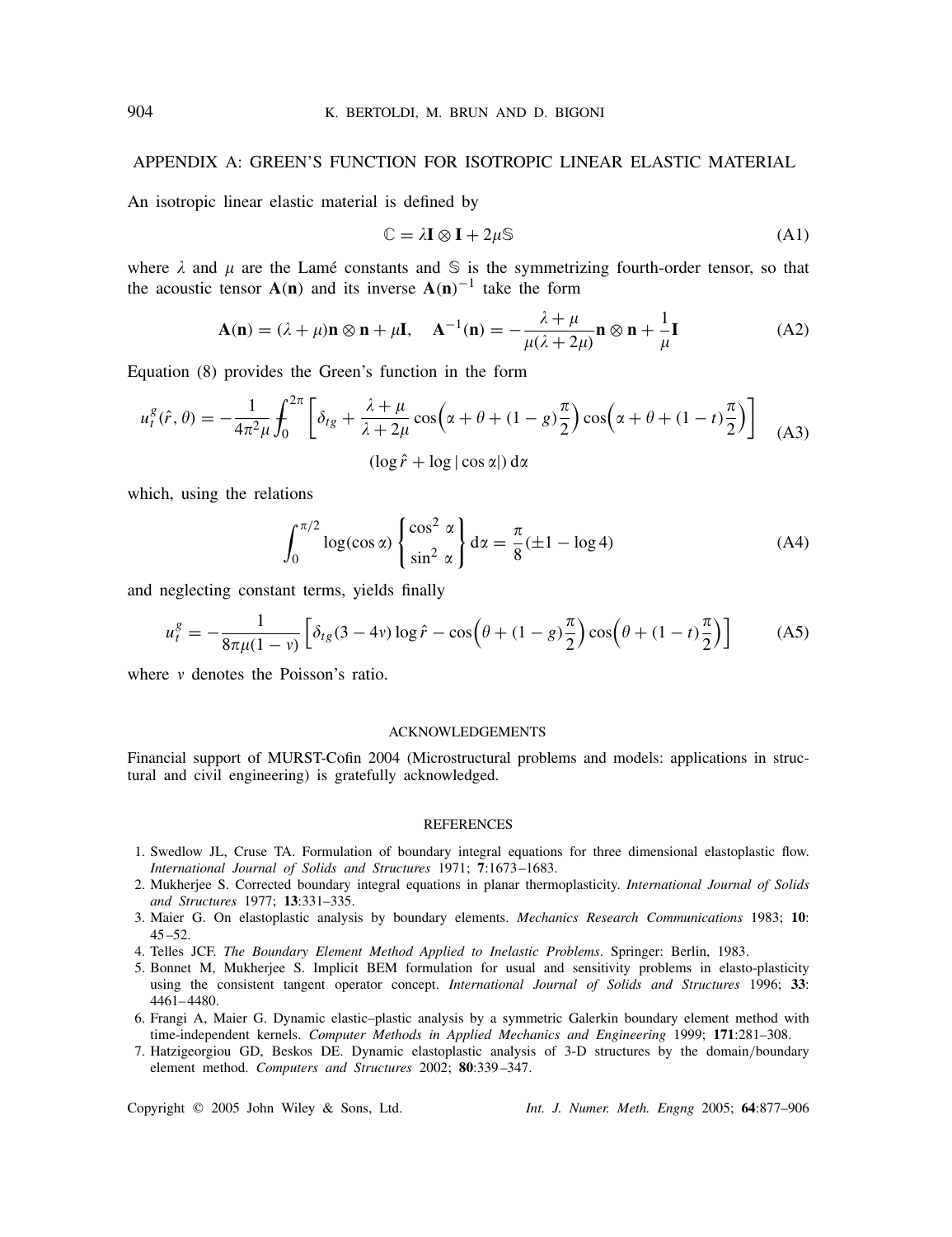- 8. Benallal A, Fudoli CA, Venturini WS. An implicit BEM formulation for gradient plasticity and localization phenomena. *International Journal for Numerical Methods in Engineering* 2002; **53**:1853–1869.
- 9. Maier G, Miccoli S, Novati G, Perego U. Symmetric Galerkin boundary-element method in plasticity and gradient plasticity. *Computers and Structures* 1995; **17**:115–129.
- 10. Sladek J, Sladek V, Bazant ZP. Non-local boundary integral formulation for softening damage. *International Journal for Numerical Methods in Engineering* 2003; **57**:103–116.
- 11. Bui HD. Some remarks about the formulation of three-dimensional thermoelastoplastic problems by integral equations. *International Journal of Solids and Structures* 1978; **14**:935–939.
- 12. Chandra A, Mukherjee S. An analysis of large strain viscoplasticity problems including the effects of induced material anisotropy. *Journal of Applied Mechanics* 1986; **53**:77–78.
- 13. Chen ZQ, Ji X. A new approach to finite deformation problems of elastoplasticity boundary element analysis method. *Computer Methods in Applied Mechanics and Engineering* 1990; **78**:1–18.
- 14. Jin H, Runesson K, Mattiasson K. Boundary element formulation in finite deformation plasticity using implicit integration. *Computers and Structures* 1989; **31**:25–34.
- 15. Okada H, Rajiyah H, Atluri SN. Some recent developments in finite-strain elastoplasticity using the fieldboundary element method. *Computers and Structures* 1988; **30**:275–288.
- 16. Okada H, Rajiyah H, Atluri SN. A full tangent stiffness field-boundary element formulation for geometric and material non-linear problems of solid mechanics. *International Journal for Numerical Methods in Engineering* 1990; **29**:15–35.
- 17. Aliabadi MH. *The Boundary Element Method*, *vol. 2*, *Applications in Solids and Structures*. Wiley: Chichester, 2002.
- 18. Sladek V, Sladek J. Displacement gradients in BEM formulation for small strain plasticity. *Engineering Analysis with Boundary Elements* 1999; **23**:471–477.
- 19. Gao X-W, Davies TG. An effective boundary element algorithm for 2D and 3D elastoplastic problems. *International Journal of Solids and Structures* 2000; **37**:4987–5008.
- 20. Maier G, Miccoli S, Novati G, Sirtori S. A Galerkin symmetric boundary-element method in plasticity: formulation and implementation. In *Advances in Boundary Element Techniques*, Kane JH, Maier G, Tosaka N, Atluri SN (eds). Springer: New York, 1992; 288–328.
- 21. Henry DP, Banerjee PK. A new BEM formulation for two- and three-dimensional elastoplasticity using particular integrals. *International Journal for Numerical Methods in Engineering* 1988; **26**:2079–2096.
- 22. Brun M, Capuani D, Bigoni D. A boundary element technique for incremental, non-linear elasticity. Part I: formulation. *Computer Methods in Applied Mechanics and Engineering* 2003; **192**:2461–2479.
- 23. Brun M, Bigoni D, Capuani D. A boundary element technique for incremental, non-linear elasticity. Part II: bifurcation and shear bands. *Computer Methods in Applied Mechanics and Engineering* 2003; **192**:2481–2499.
- 24. Bigoni D, Capuani D. Green's function for incremental non-linear elasticity: shear bands and boundary integral formulation. *Journal of the Mechanics and Physics of Solids* 2002; **50**:471–500.
- 25. Willis JR. Self-similar problems in elastodynamics. *Philosophical Transactions of the Royal Society of London*, *Series A* 1973; **274**:435–491.
- 26. Willis JR. Inclusions and cracks in constrained anisotropic media. In *Modern Theory of Anisotropic Elasticity and Applications*, Wu JJ, Ting TCT, Barnett DM (eds). SIAM: Philadelphia, PA, 1991; 87–102.
- 27. Bigoni D, Capuani D. Time-harmonic Green's function and boundary integral formulation for incremental non-linear elasticity: dynamics of wave patterns and shear bands. *Journal of the Mechanics and Physics of Solids* 2005; **53**:1163–1187.
- 28. Piccolroaz A, Bigoni D, Willis JR. A dynamical interpretation of flutter instability in a continuous medium. 2005, submitted.
- 29. Zlatev Z, Wasniewski J, Schaumburg K. *Y12M—Solution of Large and Sparse Systems of Linear Algebraic Equations*. Springer: Berlin, Heidelberg, New York, 1981.
- 30. Bigoni D, Capuani D, Bonetti P. A boundary element technique for incremental, non-linear time-harmonic dynamic elasticity. Part I: formulation, submitted.
- 31. Nagtegaal JC, Parks DM, Rice JR. On numerically accurate finite element solutions in the fully plastic range. *Computer Methods in Applied Mechanics and Engineering* 1974; **4**:153–177.
- 32. Cervera M, Chiumenti M, Valverde Q, Agelet de Saraciba C. Mixed linear*/*linear simplicial elements for incompressible elasticity and plasticity. *Computer Methods in Applied Mechanics and Engineering* 2003; **192**:5249–5263.
- 33. Gelfand IM, Shilov GE. *Generalized Functions*, *Properties and Operations*, vol. 1. Academic Press: New York, 1964.